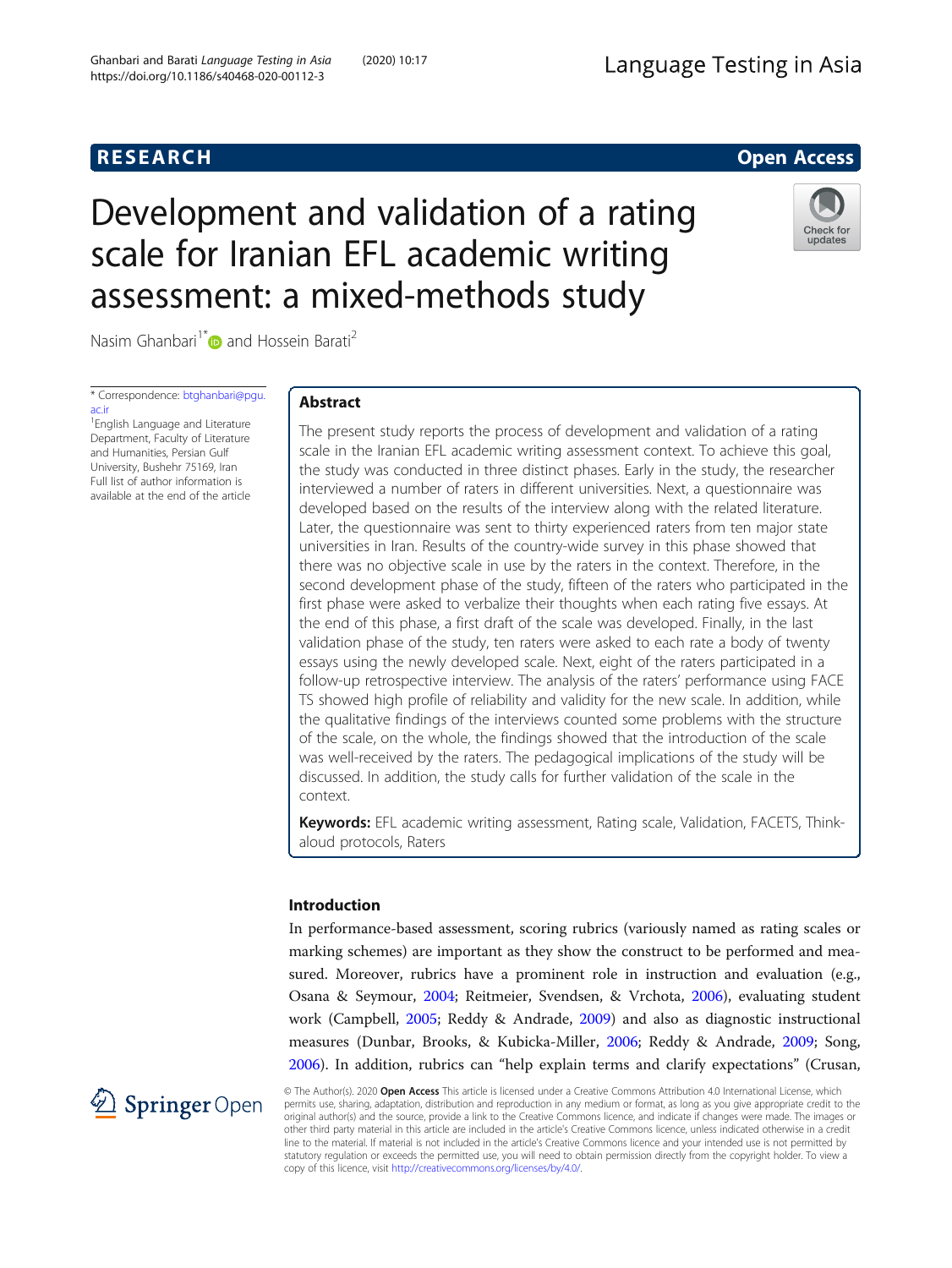[2010](#page-19-0), p.43) and hence can reduce the long-recognized problem of rater variability (Bachman, Lynch, & Mason, [1995;](#page-18-0) McNamara, [1996\)](#page-19-0). As a result, they promote reliable test scores and valid score inferences (Boettger, [2010;](#page-19-0) Crusan, [2010](#page-19-0); Crusan, [2015](#page-19-0); Dempsey, PytlikZillig, & Bruning, [2009;](#page-19-0) Knoch, [2009;](#page-19-0) Lukácsi, [2020](#page-19-0); Rakedzon & Baram-Tsabari, [2017\)](#page-20-0).

However, despite the crucial role that rubrics play in performance assessment, one might assume that the subject has been intensively researched and discussed. McNamara [\(1996,](#page-19-0) p.182) asserts that in the field of language assessment, "we are frequently simply presented with rating scales as products for consumption and are told little of their provenance and of their rationale. In particular, we too frequently lack any account of their empirical evidence for their validity." Actually, many teacher practitioners simply follow the strategy of "adopt and adapt" when seeking to develop an assessment rubric (Crusan, [2010](#page-19-0), p.72). Although the ad hoc rubrics developed in this way can help teachers with the classroom assessment, for more high-stakes tests with significant impacts on the educational life of stake-holders, the rubrics grounded in theory are needed (Knoch, [2011;](#page-19-0) McNamara, [1996\)](#page-19-0).

In performance assessment of writing "rating scale development is a ubiquitous activity" (Banerjee, Yan, Chapman, & Elliott, [2015](#page-18-0), p.5). The current literature shows few writing scale development and revision attempts (e.g., Banerjee et al., [2015;](#page-18-0) Janssen, Meier, & Trace, [2015;](#page-19-0) Knoch, [2011](#page-19-0); Lim, [2012](#page-19-0); Sasaki & Hirose, [1999](#page-20-0)). The studies available in the literature mostly describe the development of speaking assessment scales (Ducasse, [2009;](#page-19-0) Fulcher, Davidson, & Kemp, [2011](#page-19-0); Upshur & Turner, [1999](#page-20-0)) on the account that speaking and writing assessment is largely similar.

The local context of the present study was the particular Iranian EFL academic writing assessment. Two courses of advanced (paragraph) writing and essay writing form the core practice in this regard. A general survey of the context showed that there was no explicit assessment procedure in the context. Indeed, in the absence of a rating scale, teacher-raters did their own subjective assessment of the texts. Hence, in the absence of objective rubrics, the raters felt safe with their own rating which ignored significant aspects of reliability and validity of the assessment. Needless to say, the Iranian EFL academic writing assessment needed reliable and valid rating scales. Therefore, to fill this gap, the present study was conducted to develop rubrics for the assessment of academic writing. To achieve this goal the researchers first conducted a country-wide survey to find if the raters used any rating scales. Next, lack of a common rating scale in the context caused the development of a new rating scale based on both qualitative and quantitative measures. At the final stage, the new scale was validated in the context.

In fact, the development and validation of a rating scale in the Iranian EFL academic writing context is significant in a number of ways: first, the existence of reliable rating scales would improve the reliability and validity of writing assessment in the context. Next, development of a local rating scale as it considers the raters' sociocultural and disciplinary background is in line with the current concerns in the literature which call for redefining of the existing rating scales that legitimize the native speaker as the standard to judge the non-native writers' performance in this particular writing assessment context. Moreover, improving the raters' professional development through introducing a scale in the rater training programs which would eliminate the rater variability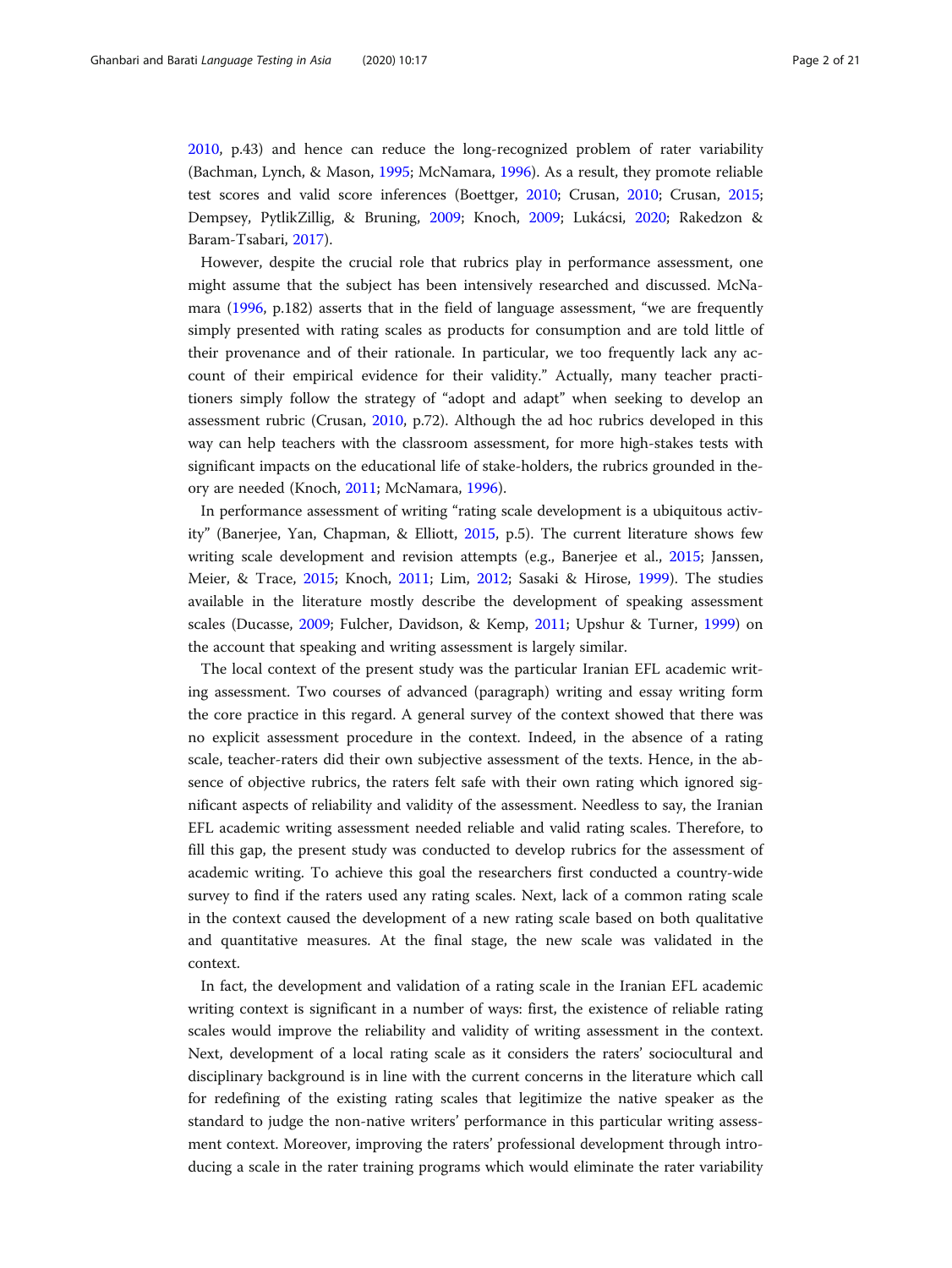would be another contribution of the present study (Weigle, [1998\)](#page-20-0). Last but not the least, an analytic rating scale by providing diagnostic information on the strengths and weaknesses of the learners would help fulfill educational objectives in the academic context (Alderson, [2005](#page-18-0)).

#### Literature review

The literature on rating scale development shows two main approaches: the measurement-driven, intuitive and the performance data-driven, quantitative approaches (Fulcher et al., [2011\)](#page-19-0). The measurement-driven approach as the most commonly used one by far relies on the intuition of language teaching and assessment experts (e.g., teachers, raters, SLA theorists) to develop the rating criteria (Hamp-Lyons, [1991](#page-19-0)). The focus of scale development here is on the clarity of the level descriptors, and in this way, it attempts to improve the usability of the rating scale. However, the intuitive approach has been criticized for the lack of precision, specificity, and scalability (Fulcher et al., [2011\)](#page-19-0). Due to the impressionistic and abstract language of the level descriptors, it becomes difficult for the raters to distinguish between the students' performances across the levels (Knoch, [2009](#page-19-0)). In addition, the often a-theoretical nature of rating scales that are either based on no accepted model of language performance (Fulcher, [1996;](#page-19-0) North & Schneider, [1998](#page-19-0)) or even scales that are not themselves based on an empirical investigation of language performance (Young, [1995\)](#page-20-0) creates scales with components that do not actually occur in the writing performances of the learners (Fulcher, [1996;](#page-19-0) Upshur & Turner, [1995](#page-20-0)). Moreover, development of the intuitive scales based on pre-existing scales might result in criteria that are irrelevant to the particular rating context (Turner & Upshur, [2002](#page-20-0)). The other criticism on these rating scales is the inconsistencies between the rating scales and the SLA findings (Brindley, [1998](#page-19-0); North, [1995;](#page-19-0) Turner & Upshur, [2002](#page-20-0); Upshur & Turner, [1995\)](#page-20-0). While intuitive rating scales generally assume a linear development of language ability, the actual developmental route of language ability is less predictable at different stages of linguistic development. Although having the expert raters in the scale development enhances the usability of the measurement driven rating scales, no use of real performance prior to developing the descriptors threaten the reliability of the descriptors and also validity of the score inferences. As a remedy, the intuitive scales require post-hoc quantitative or qualitative analysis.

The other scale development approach—performance data-driven approach—constructs the rating scales by analyzing real language samples. In fact, in this approach, through analyzing real language traits or features that characterize and distinguish written texts or writers across proficiency levels are identified. This approach can be divided into two qualitative and quantitative strands. The qualitative methodologies provide a detailed analysis of the characteristic features of different levels of writing developed by the measurement-driven approach. The quantitative method by using empirical methodologies such as Rasch analysis quantifies and cross-validates the qualitative evidence on a large scale. According to Lim ([2012\)](#page-19-0), the two methods are complementary and should be used in combination. The main advantage of the performance data-driven approach is that the resulting scale reflects the real performance of the students. In other words, unlike measurement-driven approach in which the reliability and validity analysis is used to confirm the already developed scale, the analysis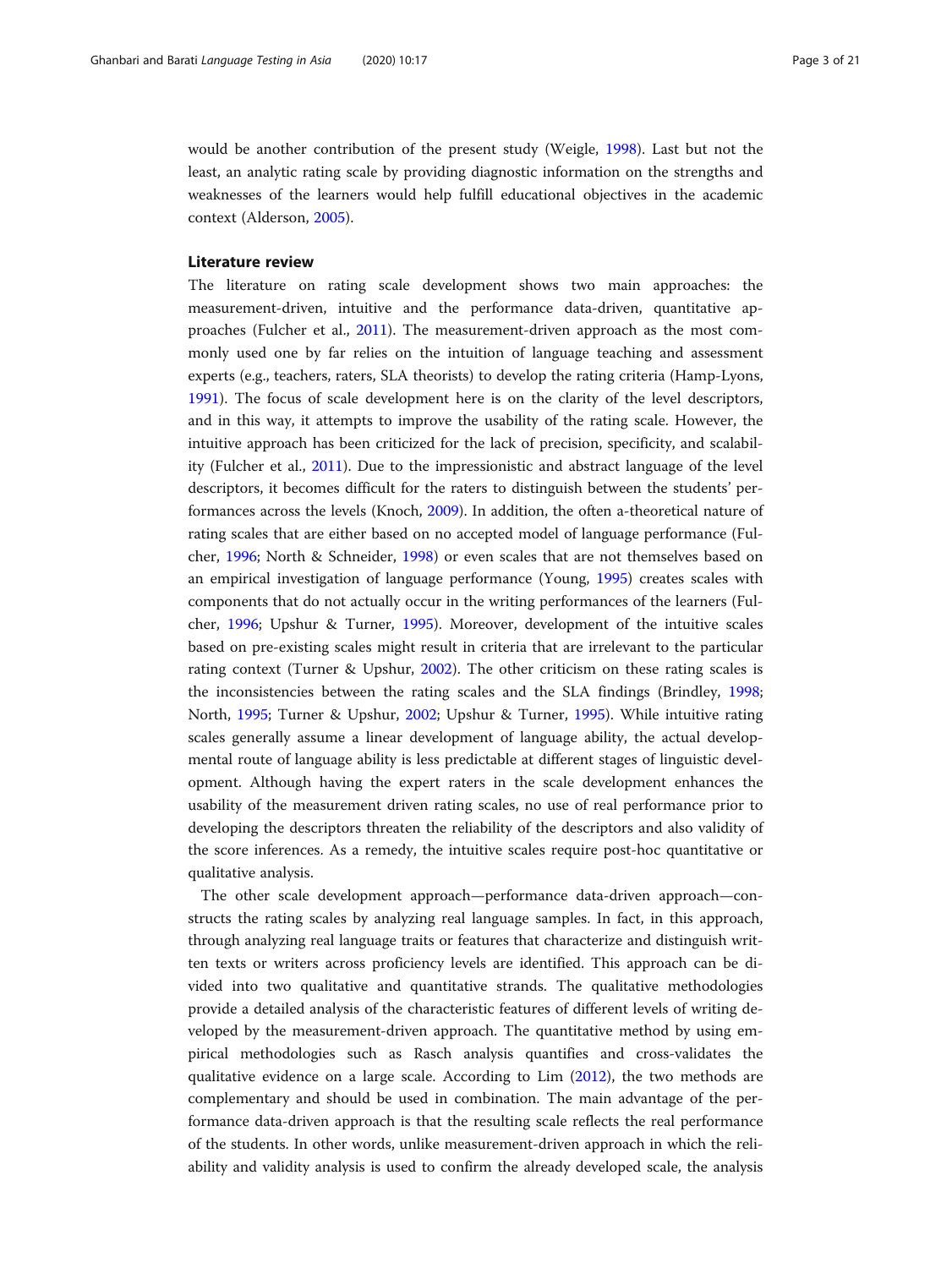of the real performance precedes the development of the scale. Nevertheless, the scale development procedure in data-driven approach is time-consuming. In addition, when using corpus-based tools, the resulting linguistic constructs emerged from the data might become difficult to operationalize for human raters (Fulcher, [2003\)](#page-19-0). In the same vein, rater training programs should be structured in a way that individual criteria be considered equally and simultaneously but this does not bear pressure over the limited processing capacity of the raters in the real-time rating.

The literature shows that scholars have used a variety of empirical methods during the scale development procedure. Tyndall and Kenyon ([1996](#page-20-0)) developed and validated a new holistic rating scale for scoring English essays in the context of a placement test offered to newcomers at George Washington University in the USA. Their study paved the way for the application of new measurement approaches (e.g., FACETS) in the validation of rating scales. As another study, Sasaki and Hirose ([1999](#page-20-0)) developed an analytic rating scale for assessing L1 composition in the Japanese local context. Although the study by Sasaki and Hirose ([1999\)](#page-20-0) was motivated and conducted in an L1 context, the sound procedures and the results obtained made the study worthy of review among the studies concerned with developing and validating rating scales. Knoch ([2007a\)](#page-19-0) developed and validated a scale based on the features of the topic structure analysis in the context of DELNA (Diagnostic English Language Needs Assessment), a universityfunded procedure designed to identify the English language needs of undergraduate students upon their admission to the University of Auckland. The study significantly expanded the Weigle's summary table ([2002](#page-20-0)) by distinguishing two types of analytic scales: less detailed, a-priori developed scales and more detailed, empirically developed ones.

Janssen et al. [\(2015\)](#page-19-0) using a mixed-methods approach examined how the ESL Composition Profile (Jacobs, et al., [1981\)](#page-19-0) was functioning in the context of their study and in this way helped to revise the rubric in the context. The study showed an ongoing rubric analysis by the researchers and asked for similar rubric analysis in other contexts that use high-stakes performance assessment. In another scale revision project, Banerjee et al. [\(2015\)](#page-18-0) used a combination of approaches (i.e., expert intuition, empirical analysis of performance data) to review and revise the rating scale for the writing section of a large-scale advanced level English language proficiency exam. The study shows the benefits of triangulating information from writing research, rater discussions, and real performances in the development and modification of the rating scales. In the same line, Chan, Inoue, and Taylor [\(2015](#page-19-0)) used the theoretical construct definition along with the empirical analyses of test-taker performances to develop rating rubrics for the reading-into-writing tests. As another empirical data-driven scale development attempt, Ewert and Shin [\(2015\)](#page-19-0) probed into the conceptualizations and challenges of four ESL teachers when developing empirically derived binary choice, boundary definition (EBB) for reading-into-writing tasks. The findings showed that EBB scale can show the contribution of hybrid constructs to the overall quality of integrative reading-into-writing task performance and in this way it can enhance the connections among teaching, rating, and rater-training programs. In an attempt to improve the Michigan English Language Assessment Battery (MELAB) rating scale, Jung, Crossley, and McNamara ([2019](#page-19-0)) used advanced computational tools to assess the linguistic features associated with lexical sophistication, syntactic complexity, cohesion, and text structure of texts rated by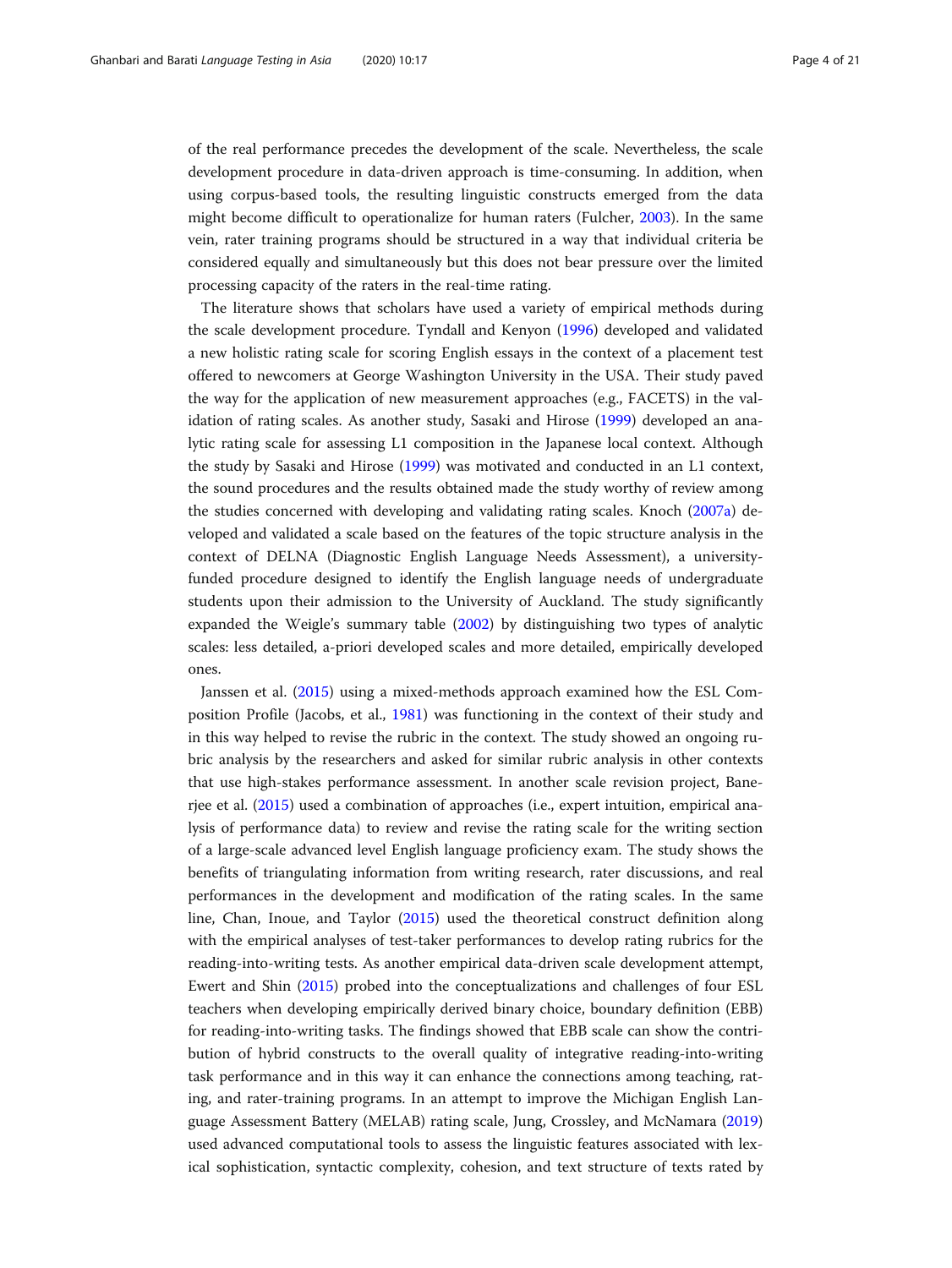the expert raters. The findings showed that linguistic features can significantly predict the raters' judgment of the essays. In the same line, Lukácsi [\(2020\)](#page-19-0) developed a levelspecific checklist of binary choice items to improve the discriminating power of Euroexam International writing at B2 level. Drawing on an array of qualitative and quantitative methodologies including analyses of task materials, operational rating scales, reported scores, and candidate scripts, the author claimed that the newly developed checklist could provide a more coherent picture of the candidates' language ability.

In addition to intuitive and data-based approaches to scale development, some scholars (e.g., Fulcher, [1987](#page-19-0); Knoch, [2007a](#page-19-0), [2007b](#page-19-0), [2011;](#page-19-0) McNamara, [2002\)](#page-19-0) have also called for more theory-based scale development practices. The rationale here is that poor or no connection between the theories of L2 development and scale constructs underestimates the validity of the developed scale. However, there are no theory-based scale developments in the literature probably because there is not a unified theory of L2 development or language proficiency (Knoch, [2011\)](#page-19-0).

With regard to Iranian EFL writing assessment context, there have been few scale development studies. As two early attempts in this regard, Farzanehnejad ([1992](#page-19-0)) and Bateni [\(1998](#page-19-0)) used discourse analytic measures to develop their scales. Farzanehnejad ([1992](#page-19-0)) propounded two measures called Measure of Cohesion (MC) and Maturity Index (MI) for assessing the writing proficiency of the learners. In the same spirit, Bateni [\(1998\)](#page-19-0) developed his proposition-based measure for assessing EFL writing tasks involving the computer to accelerate the process. Later, Ahmadi-Shirazi [\(2008\)](#page-18-0) developed and validated an Analytic Dichotomous Evaluation Checklist (ADEC) to enhance inter-and intra-rater reliability of the writing assessment. The analytic scale developed in her study consisted of 68 items comprising five subscales of content, organization, grammar, vocabulary, and mechanics. In another study, Maftoon and Akef ([2010](#page-19-0)) developed and validated appropriate descriptors for different stages of the writing process, i.e., generating ideas, outlining, drafting, and editing in the Iranian writing assessment context. As another scale development attempt in the context, Khatib and Mirzaii ([2016](#page-19-0)) conducted a three-strand mixed-methods study to develop a data-based analytic rating scale for assessing EFL descriptive writing.

#### This study

Despite the variety of scale development methodologies used in the above studies, it seems that the most effective approach to scale development and validation would be the one that combines theoretical bases of second/foreign language writing performance, expert intuition, and the empirical analysis of the performance data. Hence, the present study used a mixed-methods research strategy by triangulating three data sources: drawing the expert raters' intuition in their actual rating to build a scale, using the developed scale to rate a body of 100 texts and the quantitative and qualitative analysis of the rating data. Hence, to achieve these goals attempts were made to answer the following research questions in this study:

- 1. Is there any explicit rating scale in use in the present Iranian EFL writing assessment context?
- 2. How to develop a rating scale which is inclusive of the needs of the Iranian EFL writing assessors?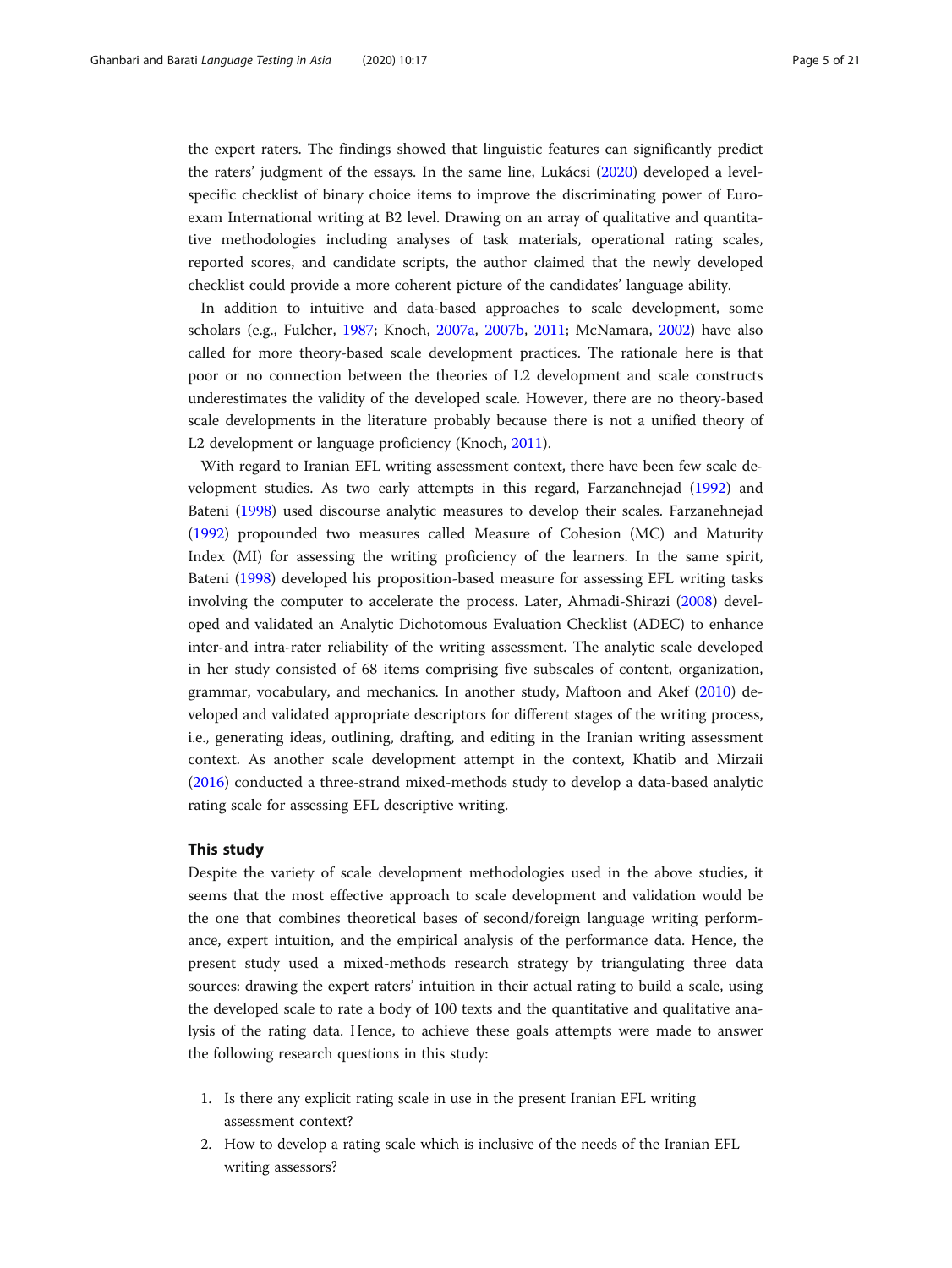- 3. Does FACETS analysis indicate any validity evidence for the developed rating scale?
- 4. How do Iranian EFL raters perceive the rating scale developed in this study?

#### Method

# Design of the study

In order to provide a multi-layered analysis of the research questions, the present study adopted a mixed methods design. The study proceeded in three distinct phases of exploration, development, and validation. Design of the study in the first phase which was concerned with the administration of a questionnaire was quantitative. The second development phase employed a qualitative design to analyze the rater's think-aloud protocols. Finally, in the last validation phase, ratings of ten raters were quantitatively analyzed and the interview data were qualitatively analyzed (Fig. 1).

# Participants

Thirty experienced male and female raters participated in the exploration phase of the study. They were either PhD holders or PhD students in TEFL. They also varied in terms of age ( $M = 46$ ) and the teaching background ( $M = 13$ ). Only three of these people had attended rater training courses, but all of them had a minimum 5 years of experience in teaching and assessing writing  $(M = 7)$ . The thirty raters were randomly selected from ten major state universities in Iran. Moreover, one hundred EFL BA students were asked to produce the texts for the study. There were both male and female students in the study ( $M = 67$ ,  $F = 33$ ) and they aged between 22 and 26.

In the development phase, a group of fifteen raters from those thirty raters who participated in the exploration phase contributed to the study. There was no randomization for the selection of the raters in this phase. Rather, they were selected following a convenience sampling approach. Due to the importance of this phase, only highly experienced raters who had beyond 15 years of writing assessment were asked to participate. Majority of the raters were males (86%) and they aged between 35 and 58.

Finally, a group of ten new raters (who had not participated in the study yet) agreed to participate in the validation phase. There was no randomization and the raters' participation was self-selected. All of them had at least 5 years of experience in teaching and assessing writing and there were equal numbers of male and female raters participating in this phase. These ten raters were asked to each rate a collection of twenty writing texts based on the new scale.

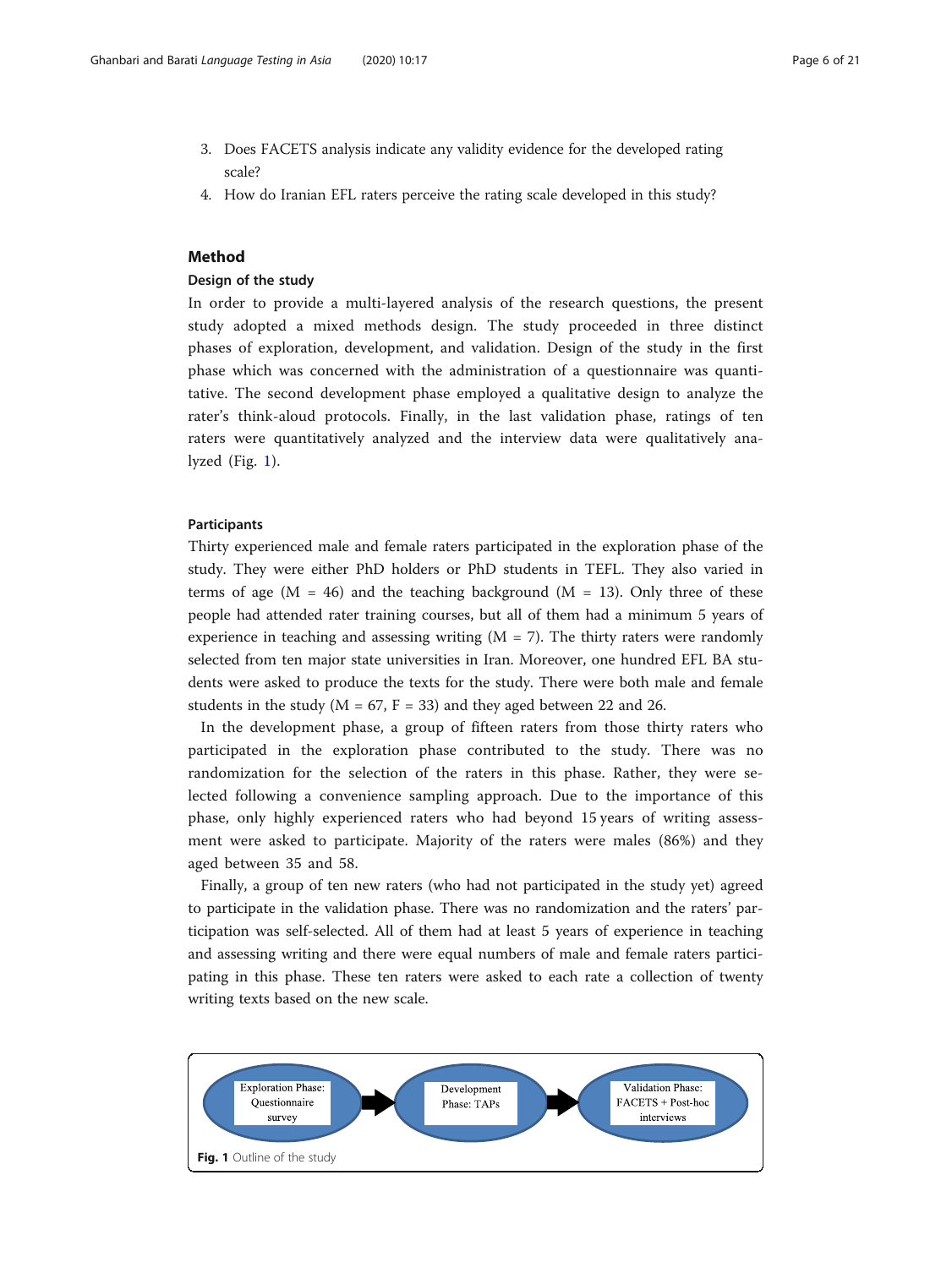#### **Instruments**

#### **Questionnaire**

The researcher developed and trialed the questionnaire in the pilot study. For this aim, the researcher interviewed a group of ten experienced EFL raters in order to elicit their views on different aspects of rating. Findings of the interview along with the related EFL writing assessment literature helped the researcher to develop the questionnaire. Next, 50 raters were asked to take part in piloting the questionnaire. The piloting showed that the questionnaire was too long for the raters to fill out. Also, the wording of some items was ambiguous and some of them did not specifically address rating as the main concern of the questionnaire. In addition, the English version was found easier for the raters to respond. The reliability of the questionnaire estimated through Cronbach's alpha was 0.87. As for the validity of the questionnaire, the raters were asked to indicate what items make a cluster and are therefore related to one main concept. The high inter-rater reliability between the raters (0.95) indicated a high degree of agreement among the raters. The ultimate form of the questionnaire which included forty items aimed to probe the Iranian EFL writing assessment context regarding the existence of any rating scales in use (Additional file 1).

#### Writing texts

Under an exam-like condition, one hundred writing texts were collected from the participants. A brief piloting of the writing texts showed the desired topic (argumentative), the appropriate length of the essay (three-paragraph length), and the time needed for writing the text (45 min). The texts originally produced in hand-written form were all photocopied to be used in different phases of the study.

#### Think-aloud protocols (TAPs)

Audio-recorded verbal protocols obtained from the raters were the main instrument to develop the scale and also to validate the scale in last phase of the study. As each rater was supposed to rate three texts, overall, forty-five verbal protocols were collected from the raters in the development phase.

#### Training manual

In order to familiarize the raters with the new rating scale, the researcher developed a training manual for raters to study at home before attending the training session. In the manual, clear instructions were provided on how each trait was to be rated through examples.

#### Interview scheme

In the final validation phase, the researcher developed an interview scheme. It consisted of six questions which asked the raters to comment on the rating process and more importantly the structure of the rating scale.

#### Data collection procedure

Early in the study, the researcher randomly selected three raters from each of the ten major Iranian state universities included in the study. Then, the questionnaire was sent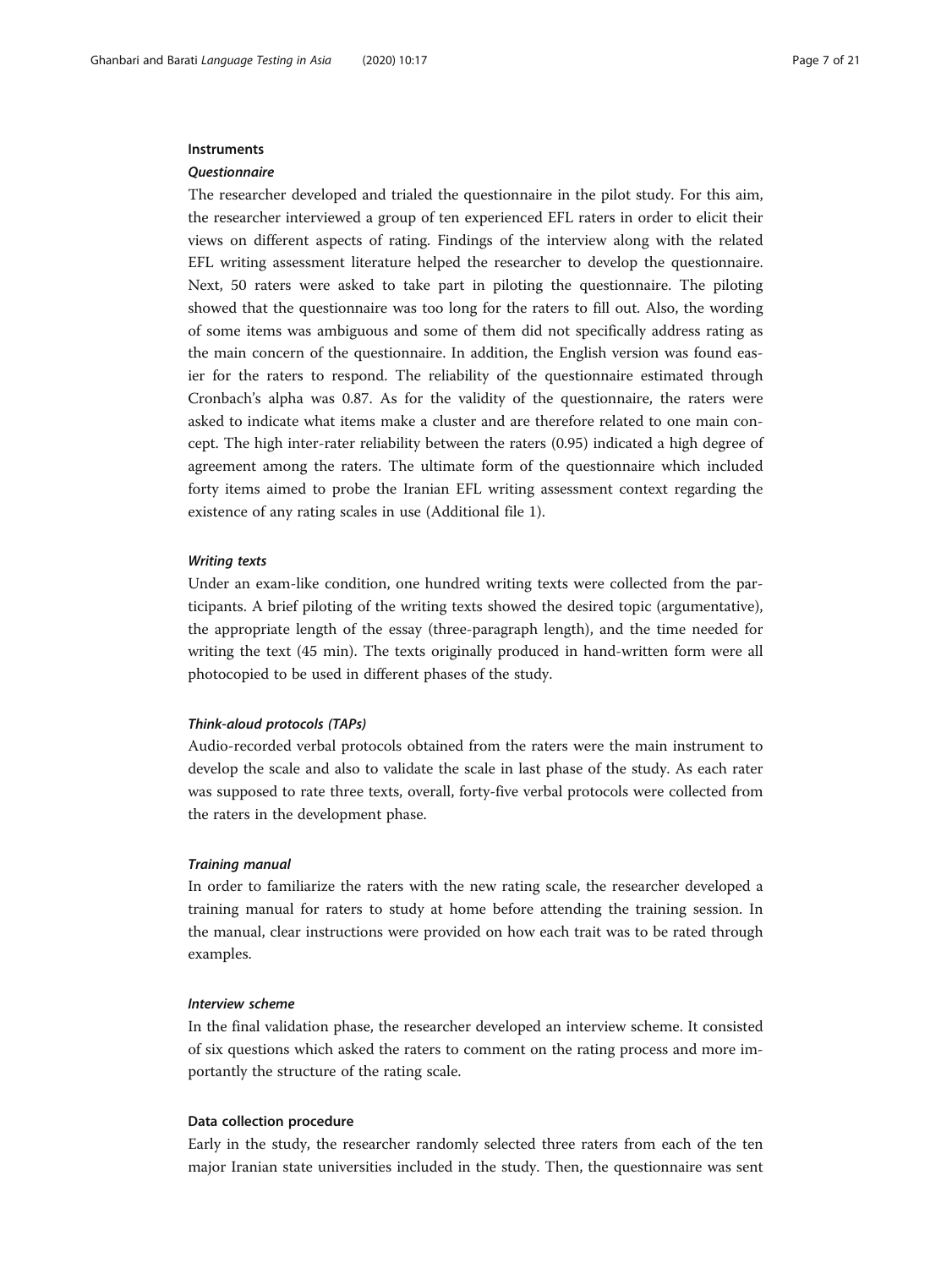to them. The raters could either complete the paper version of the questionnaire or an electronic version via email. The collection of the completed questionnaires lasted about 3 months.

Next in the development phase, a collection of forty-five writing texts was randomly selected from a pool of hundred essays collected early in the study. The writing texts, each bearing an ID number, were put into fifteen bundles of three and later were randomly assigned to each of 15 raters participating in this phase. Following a short instruction on the think-aloud procedure, the raters were asked to do their usual scoring while verbalizing their thoughts. There were no time constraints for the raters to do their scoring; however, most of the raters finished their thinking aloud between 30 and 45 min. Although the researcher was present in the think-aloud sessions, she did not interfere with the raters' flow of thoughts. Only at times when a silence period lasted more than 15 s (Green, [1998\)](#page-19-0) or the raters continued their rating without thinking aloud, the researcher encouraged them to verbalize what they were processing. In sum, at the end of this phase, a collection of forty-five TAPs was obtained.

Finally, to validate the scale developed in the study, a group of ten raters agreed to participate in this phase. Each of the raters was also provided with a training manual to study prior to rating. Each rater was provided by the scale along with twenty rating sheets. The raters were asked to complete their ratings within 2 weeks. Once all the ratings were completed, the bundles were given back to the researcher. Finally, to know how the raters perceived the efficacy of the newly developed scale, the researcher conducted some semi-structured interviews with them. All ten raters who scored the texts based on the new scale took part in the retrospective interview sessions.

#### Data analysis

Findings of the questionnaire were analyzed using the descriptive statistics measure of frequency counts and percentages. In the development phase, the TAPs were initially transcribed by the researcher. In transcribing the data, the researcher was sensitive to all instances of verbal and non-verbal data (e.g., pauses, silence periods, etc.). Next, the transcriptions were checked against the original recordings to verify that all audio-data had been brought in the transcriptions. Through careful reading of the transcriptions, the parts indicating a rating criterion were segmented. Upon further readings, the segments were coded and then based on the commonalities among the codes; they were put to larger categories. The codes and categories were further refined to form the final categories and their components in the rating scale.

In the last validation phase of the study, the rating data were analyzed using Multi-Faceted Rasch Measurement (MFRM) program of FACETS version 3.67.1 (Linacre, [2010\)](#page-19-0). For validating the scale developed in the study, a limited definition of validity—the one common in Rasch analysis—was adopted. Here, construct validity is investigated using the concept of model fit (Wright & Masters, [1982;](#page-20-0) Wright & Stone, [1979\)](#page-20-0). Fit indices as one of the three pieces of information provided in a typical FACE TS output (other two being a logit measure and a standard error) determine how well the observed data for a specific facet fit the expectation of the measurement model. Finally, in this phase, the interviews were analyzed using the qualitative method of content analysis.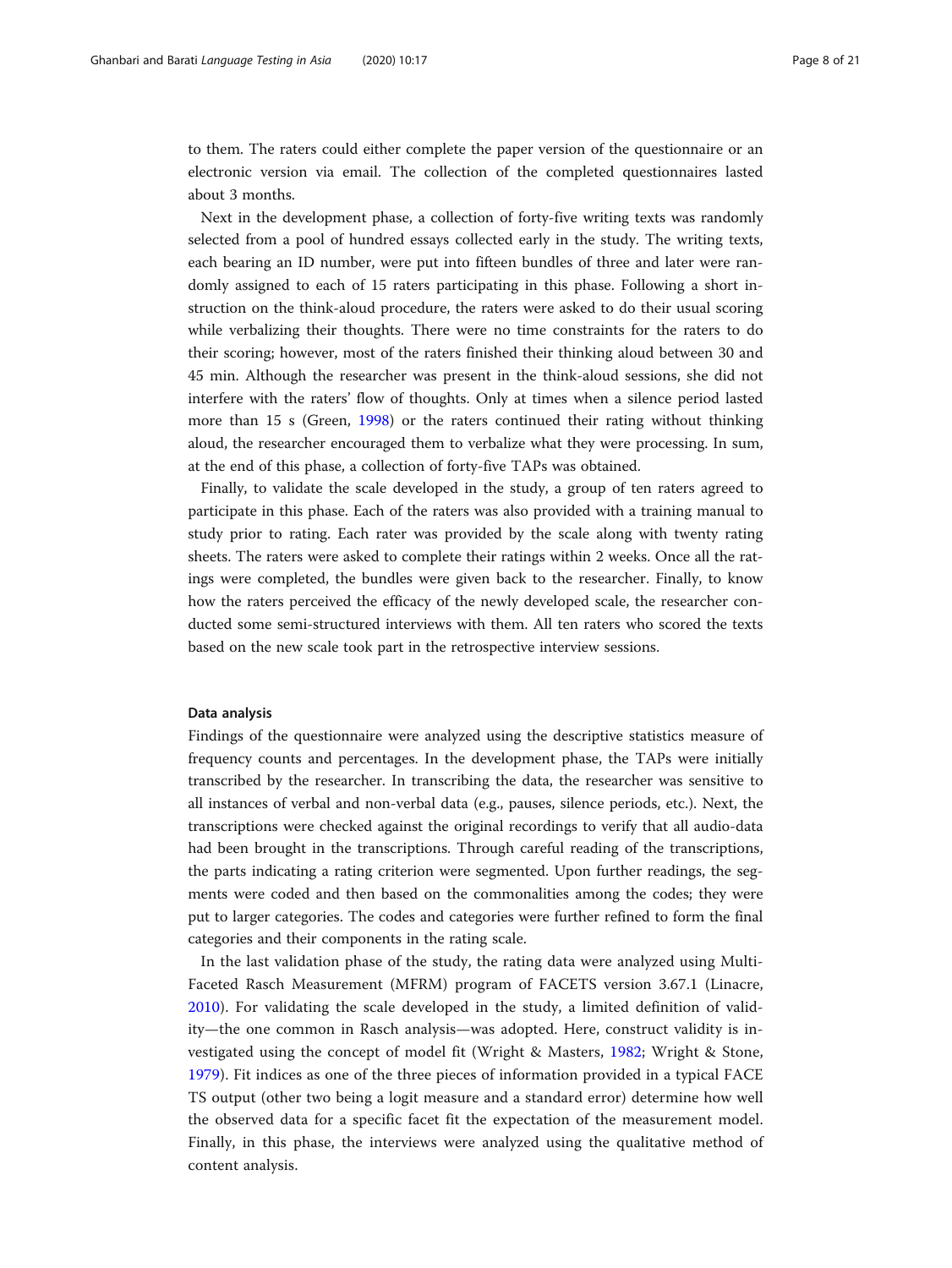#### Results

#### Investigating the first research question

Through careful investigation of the items which explored the existence of a rating scale among the Iranian EFL raters, it was found that the raters who contributed to this study doubted the existence of an objective rating scale in their rating practice. While a substantial number of raters disagreed with an impressionistic approach to scoring (56.66%, item 15) and strongly believed that all raters had some criteria in their scoring (80%, item 17), they held differing attitudes about a common rating scale in their own rating practice. For example, when asked whether they solely relied on their own scoring or used any known scale, the pattern of their responses showed that although they had their own analytic scoring (item 11) which included the explicit criteria of word choice, structure, spelling, etc. (item 23), they were hesitant to reject the efficiency of the existing rating scales (item 24). In other words, their responses to items 36 and 19 revealed that they were aware of the existing scales but they followed their particular rating approach.

Moreover, the results of the analysis showed that the respondents had differing interpretations for the term scale. On the one hand, the reliability of the impressionistic rating in which no explicit scale is considered was strongly questioned. On the other hand, in both their holistic and analytic scoring (items 11 and 14), they expressed that they were not concerned with using available rating scales and believed that their own rating criteria fulfilled their aim quite well.

Furthermore, majority of the raters (about 67%) believed that rating scales had an important role in writing assessment (item 21). They strongly believed that the use of a rating scale considerably would improve the psychometric qualities of such an assessment (items 22, 28, and 37). As further evidence to item 22, the raters' responses to items 28 and 37 showed that they acknowledged the issues such as raters' consistency and/or bias. More importantly, the majority of the raters assumed that the existence of a rating scale in the context of Iranian writing assessment would greatly prepare the ground for a fair assessment of writing.

Overall, results of the country-wide survey showed that there was no objective rating scale in use among the raters in the Iranian EFL academic writing assessment.

#### Investigating the second research question

#### Results of analyzing the verbal protocols

At this stage, forty-five think-aloud protocols were carefully transcribed, analyzed, segmented, and categorized into certain codes. Therefore, following a preliminary categorization of the codes, they were further analyzed in order to develop more inclusive and general codes. Therefore, in each category, based on the commonalities among the codes, the higher-level codes were formed. For example, in the category of "grammar," the three codes of "inverted structure," "run-on sentences," and "garbled sentences" could be put under the sentence structure. Therefore, it was decided to put the three codes under the more general code of "sentence structure." Next, the researcher asked three experienced raters to code a portion of data and then categorize the codes. After coding and subsequent categorization of the codes by the raters, the high intercoder reliability among them showed that there was high agreement regarding the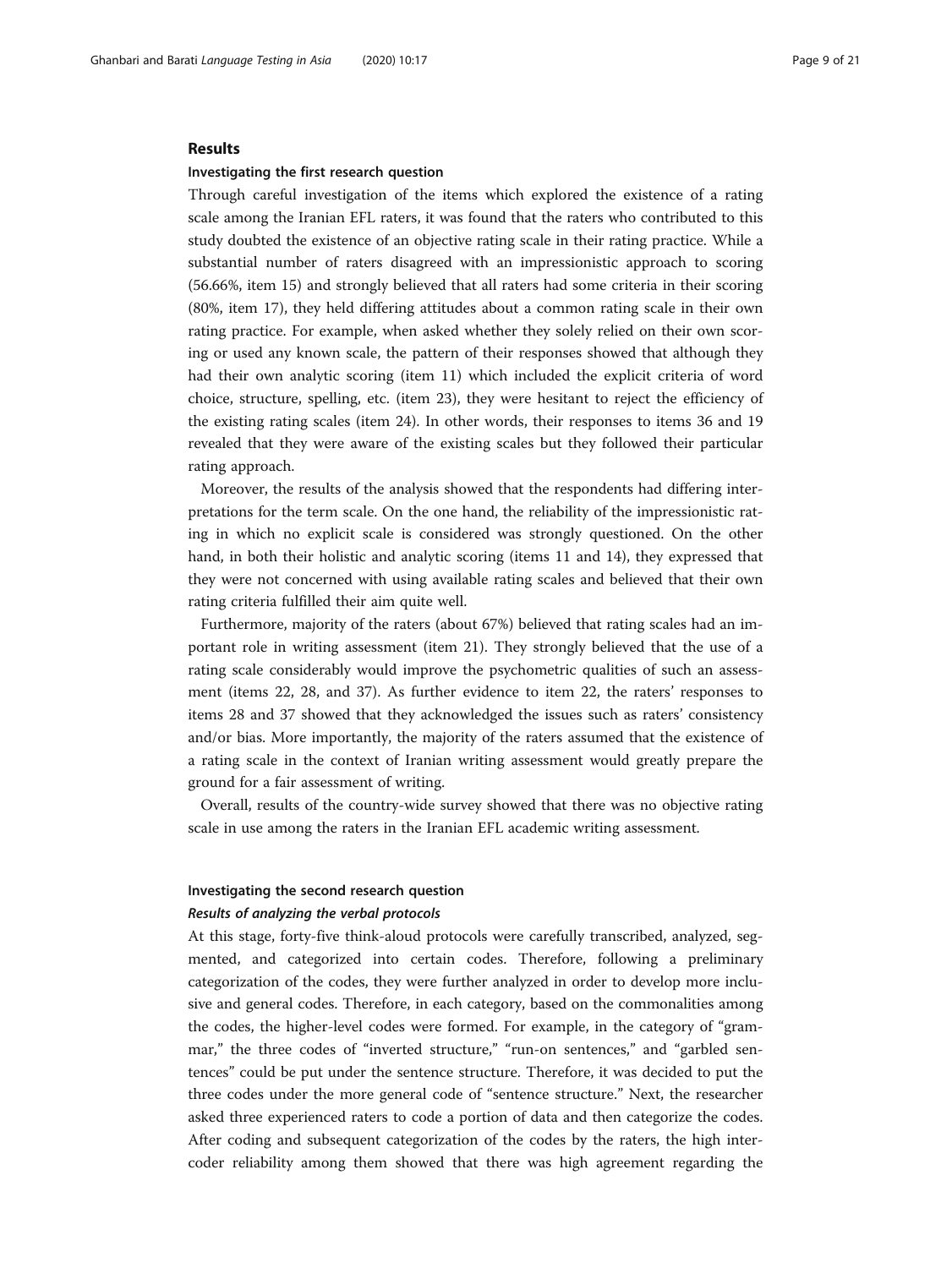nature and wording of the codes. However, there were some minor disagreements in the categorization and also weighting of the categories by the experts which was resolved through discussion.

Following the development of the components of the scale categories, it was decided to determine the frequency of each category and its constituting components in the whole data set. Therefore, first, the percentage of each category in the whole data was estimated. As Fig. 2 shows, "mechanics" (30.18%) and "grammar" (22.01%) were the two most frequent categories. "Organization" (13.20%) and "style" (10.69%) were the next two components that the raters considered in their rating. Finally, "cohesion and coherence" (8.50%), "vocabulary" (8.17%), and "content" (7.23%) were almost equally considered by the raters. Second, the percentage of each component within any single category was also estimated in a similar vein. This measure showed the weight carried by each of the components within any larger category as well.

#### Developing the first draft of the scale

Owing to pedagogical benefits of analytic scoring in the academic context (Knoch, [2009](#page-19-0)), and also its more reliability than other types (Hamp-Lyons, [1991](#page-19-0), [1995](#page-19-0); Huot, [1990](#page-19-0)), the scale was considered to be analytic. The weight of each category in the scale was determined by its associated percentage in the whole data. Therefore, the categories were assigned scores according to their correspondent percentage in the data. In addition, for the ease of scoring through rounding the numbers up and down decimals were dropped. Rounding the numbers was done in a way that they form a total hundred score. The reason was that when raters deal with a detailed scale, scoring according to a small number would complicate the scoring process. For example, for a category such as grammar with ten constituting components, a small number would create difficulties for the raters to score the sub-components.

The next step was to estimate the weight of the constituent components of each category. The constituent parts of each category were weighed similar to the way the

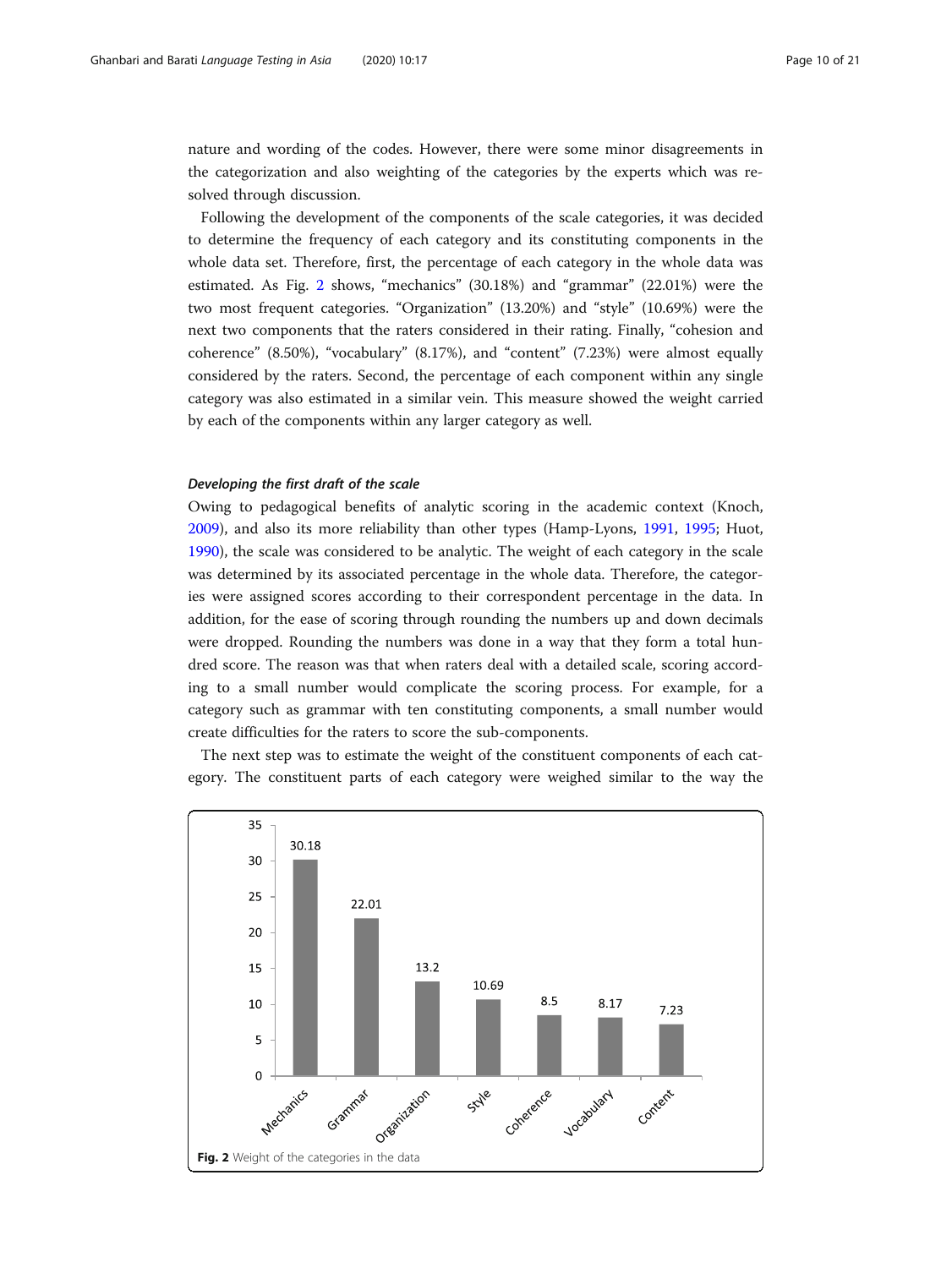original categories were weighed. For example, while "punctuation" accounted for 25.33% of "mechanics," its corresponding weight was 8 out of 30. This weighing procedure was followed for other components in other categories as well. Decimals were also rounded for the ease of the calculation. Table 1 shows the weights assigned to the sub-components of the three categories of "mechanics," "grammar," and "organization."

Upon estimating the weight of the categories and their components in the scale, the first draft of the scale was developed.

#### Investigating the third research question

In this section, for each of the three facets in the study (i.e., rater, writer, and rating scale), the FACETS results are presented. Linacre ([2010](#page-19-0)) believes that fit measures between 0.5 and 1.5 are productive for measurement. The digression of fit measures in either high (outfit) or low (infit) reduces the applicability of the measures in the measurement model. With regard to this, almost all the raters in this study performed within the range. It was just rater 10 (most severe) and rater 1 (most lenient) that were a little beyond the acceptable range. The mean infit (1.07) and outfit mean squares (0.96) also confirmed that the whole group of 10 raters fit the expectations of the model quite well. Thus, these raters were concluded to be able to consistently apply the new rating scale to the essays. Table [2](#page-11-0) shows the raters in the order of their severity. As their logit measures show, rater 10 had the highest logit score (0.93) while rater 1 had the lowest (0.59).

As Table [2](#page-11-0) shows, the point biserial (i.e., single rater vs. group of raters' correlation) was 0.92 which indicated to a strong agreement among the raters when using the scale. In addition, the measure of rater exact agreement showed that the raters chose the same score quite often (14.5% compared with the expected measure of 13.7% estimated by the model). Finally, the values of rater separation ratio and rater reliability showed that the raters were similar in terms of leniency or harshness when using the scale.

The second facet of interest was the writer. FACETS estimates to what extent the writers' performance matched the expectations of the model when rated by the scale. Table [3](#page-11-0) shows those writers with misfit statistics. As shown, two of the writers (writers 1 and 6) had misfit values. The unexpected performance of the two writers indicated

| <b>Mechanics</b>   |                | Grammar              |                | Organization          |    |
|--------------------|----------------|----------------------|----------------|-----------------------|----|
| Punctuation        | 8              | Sentence structure   | 8              | Essay organization    |    |
| Handwriting        | 5              | Tense                | $\overline{4}$ | Essay development     |    |
| Capitalization     | $\overline{4}$ | Preposition          | 3              | Paragraph development | 3  |
| Spelling           | $\overline{4}$ | Phrasal structure    | 2              | Paragraph structure   |    |
| Paragraphing       | $\overline{4}$ | Pronoun              |                |                       |    |
| Space              | 3              | Number               |                |                       |    |
| Face               | 2              | Article              |                |                       |    |
|                    |                | Contraction          |                |                       |    |
|                    |                | Agreement            | .5             |                       |    |
|                    |                | Structure complexity | .5             |                       |    |
| Total <sup>a</sup> | 30             | Total                | 22             | Total                 | 13 |

Table 1 Sample weighing of the components of the scale

<sup>a</sup>Total weight of the scale was 100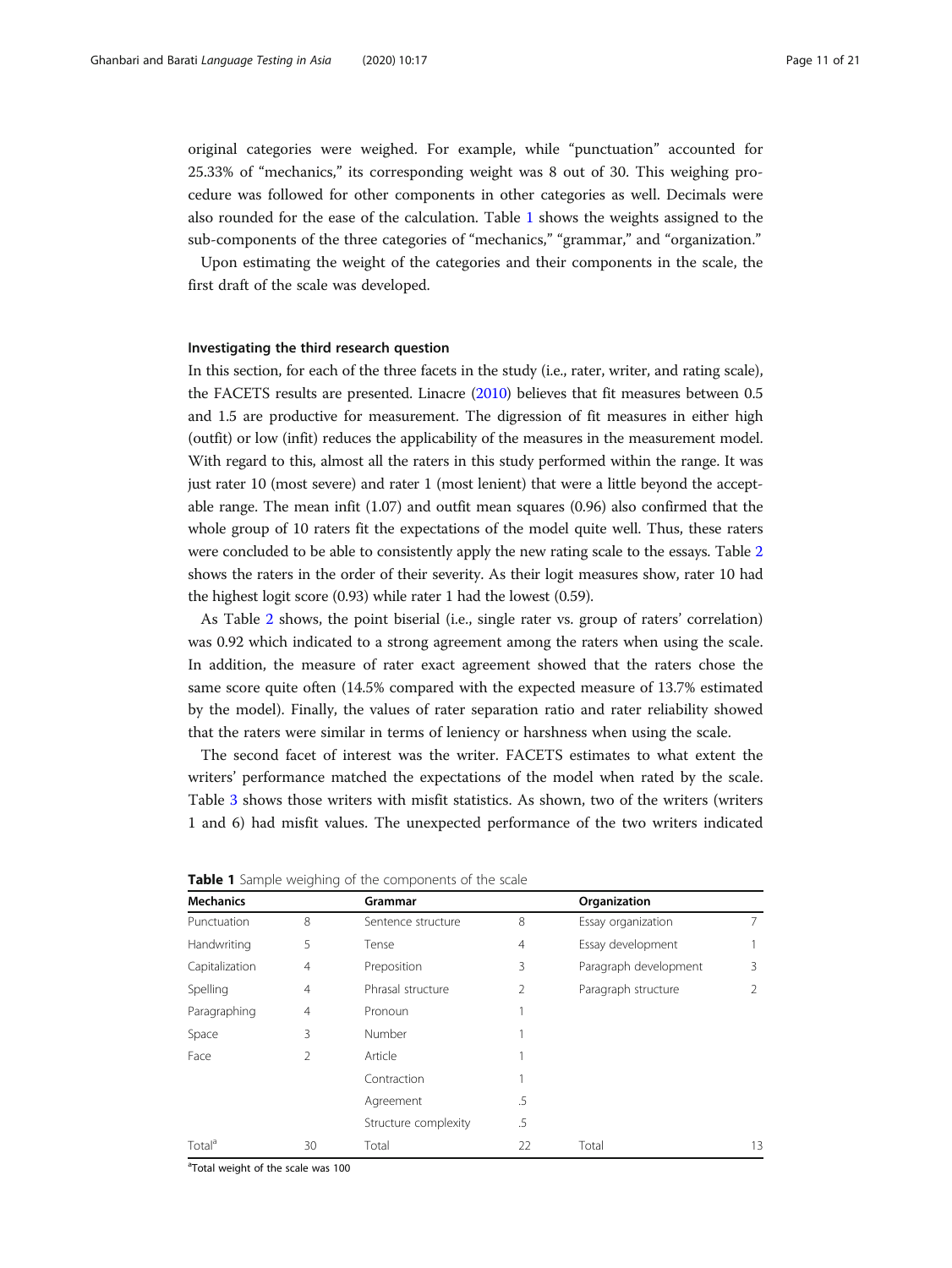| Rater                                                | <b>Measure (logits)</b> | <b>InfitMnsq</b> | OutfitMnsq |
|------------------------------------------------------|-------------------------|------------------|------------|
| 10                                                   | .93                     | 1.65             | 1.61       |
| $\overline{4}$                                       | .92                     | 1.50             | 1.48       |
| 6                                                    | .88                     | .99              | .89        |
| $\overline{7}$                                       | .76                     | .89              | .87        |
| 3                                                    | .73                     | 1.10             | 1.00       |
| 9                                                    | .71                     | 1.37             | .97        |
| $\overline{2}$                                       | .71                     | .93              | .80        |
| 5                                                    | .61                     | 1.21             | 1.12       |
| 8                                                    | .59                     | .62              | .53        |
| 1                                                    | .43                     | .47              | .39        |
| Mean (count, 140)                                    | .73                     | 1.07             | .96        |
| S.D                                                  | .16                     | .37              | .37        |
| Rater point biserial, .92                            |                         |                  |            |
| Rater exact agreement, 14.5%                         |                         |                  |            |
| Rater separation ratio, 3.79; rater reliability, .94 |                         |                  |            |

<span id="page-11-0"></span>

| Table 2 Rater measurement report-whole scale |
|----------------------------------------------|
|----------------------------------------------|

Table 3 Writer measurement report—whole scale

| Writer                                          | Measure (logits) | InfitMnsq | OutfitMnsq |
|-------------------------------------------------|------------------|-----------|------------|
| $\mathbf{1}$                                    | .37              | .41       | .42        |
| $\overline{2}$                                  | $-.17$           | 1.01      | 1.06       |
| 3                                               | $-.36$           | 1.01      | .89        |
| $\overline{4}$                                  | .29              | .70       | .61        |
| 5                                               | .33              | .72       | .64        |
| 6                                               | $-.48$           | 2.39      | 2.03       |
| $\overline{7}$                                  | .26              | .98       | .83        |
| 8                                               | .12              | 1.01      | .96        |
| 9                                               | $-.03$           | 1.67      | 1.31       |
| 10                                              | .06              | .96       | .93        |
| 11                                              | .07              | 1.38      | 1.07       |
| 12                                              | $-.41$           | 1.39      | 1.08       |
| 13                                              | .33              | 1.10      | 1.04       |
| 14                                              | .36              | .80       | .85        |
| 15                                              | $-.23$           | 1.24      | 1.05       |
| 16                                              | $-.37$           | 1.18      | .96        |
| 17                                              | .23              | .76       | .80        |
| 18                                              | .03              | .87       | .77        |
| 19                                              | $-.05$           | .96       | .97        |
| 20                                              | $-.3.4$          | 1.11      | 1.01       |
| Mean (count, 20)                                | .00              | 1.08      | .96        |
| S.D                                             | .29              | .42       | .32        |
| Writer separation ratio, 5.27; reliability, .97 |                  |           |            |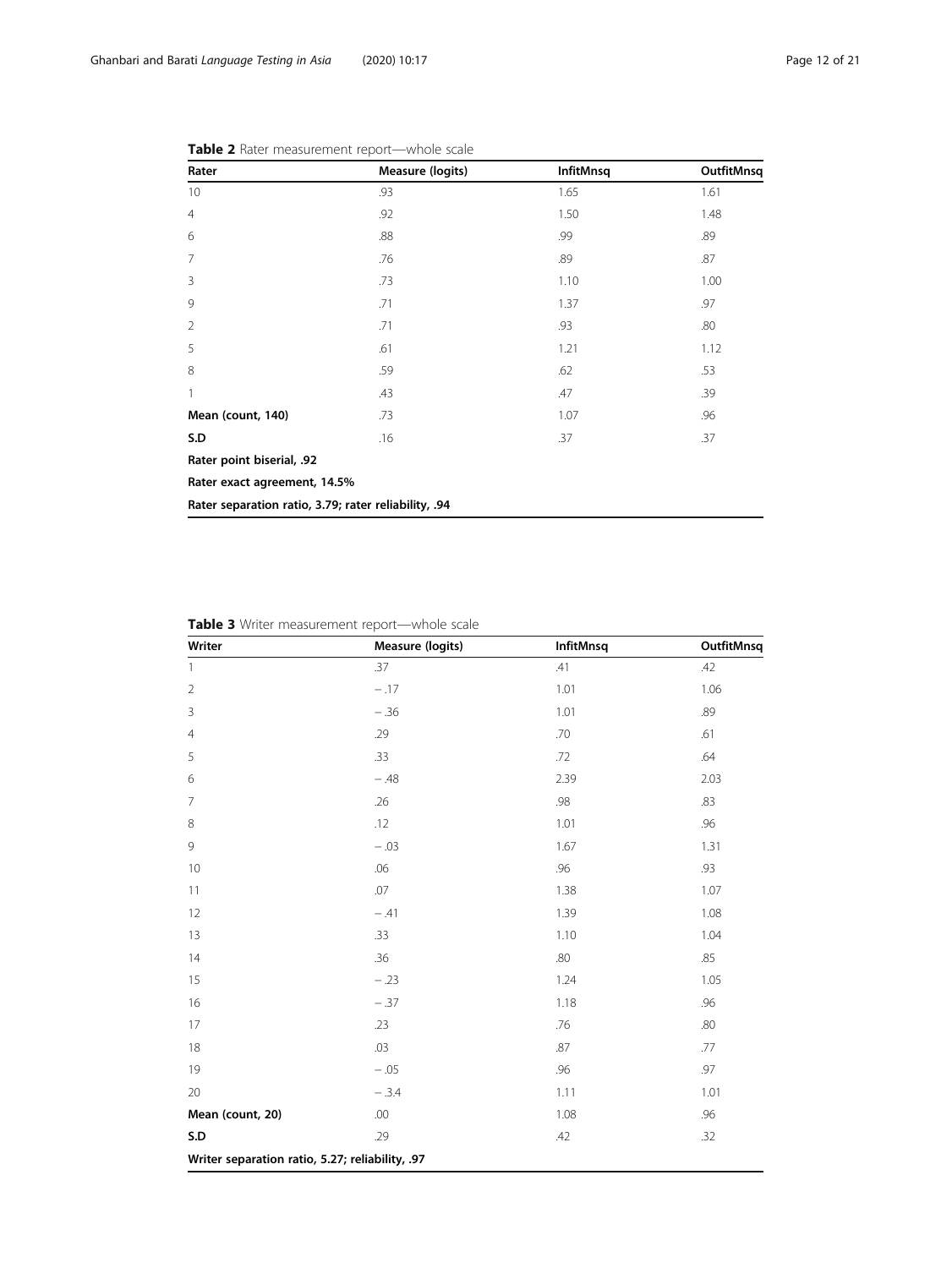that the categories of analytic rating scale were not unidimensional for these two writers while they were for other writers in the study.

As Table [3](#page-11-0) shows, the rating scale had a considerable discrimination. The measure of writers' separation ratio was high and it confirmed the ability of the scale to discriminate the writers into individual ability levels. The high estimate of reliability also showed that the rating scale had discriminated among the writers with a high degree of consistency.

The last facet to investigate here was the categories of the rating scale. FACETS analyzed the individual rating categories to find whether they fitted the expectations of the model. As Table 4 shows, "content" was the easiest category with the value of 1.22, while "mechanics" with − .1.77 was the most difficult. In addition, the fitness values of all the categories were appropriate. This shows that the seven rating categories are properly targeting the writer population in terms of their ability and the level of difficulty of the categories.

In addition, from the vertical ruler provided by FACETS (Fig. [3\)](#page-13-0), it was found that the three facets of raters, writers, and rating categories met the predictions of the model when using the rating scale. Thus, the construct validity of the whole scale was quantitatively verified through the FACETS analysis.

#### Investigating the fourth research question

Following the rating task, some of the raters were asked to participate in a retrospective interview. In what follows, first the advantages of the rating scale in the raters' idea are explained, and then its weaknesses would be discussed.

#### Comprehensiveness of the scale

In raters' idea, the scale was detailed enough and it specifically addressed different aspects of the text. They believed that an analytic scale which includes different aspects of writing in a detailed way is more appropriate for the academic writing courses. In addition, the scale with its detailed and explicit structure of the categories and their components considerably improved the decision-making of the raters. Rater 1, for example, stated that:

Rater 1: Look! When I started rating the essays I felt happy because I knew how much to assign for punctuation, for handwriting, etc. You know, everything was clear to me! I think this scale is inclusive enough to help the raters value all

| $\tilde{\phantom{a}}$<br><u>.</u> |                  |            |  |  |  |
|-----------------------------------|------------------|------------|--|--|--|
| Measure (logits)                  | <b>InfitMnsq</b> | OutfitMnsq |  |  |  |
| $-1.77$                           | 1.40             | 1.38       |  |  |  |
| $-1.25$                           | 1.07             | 1.11       |  |  |  |
| $-.05$                            | 1.18             | 1.25       |  |  |  |
| .31                               | .96              | 1.02       |  |  |  |
| .65                               | .79              | .80        |  |  |  |
| .90                               | .64              | .66        |  |  |  |
| 1.22                              | .52              | .53        |  |  |  |
| .00                               | .94              | .96        |  |  |  |
| 1.12                              | .31              | .31        |  |  |  |
|                                   |                  |            |  |  |  |

Table 4 Rating category measurement report—whole scale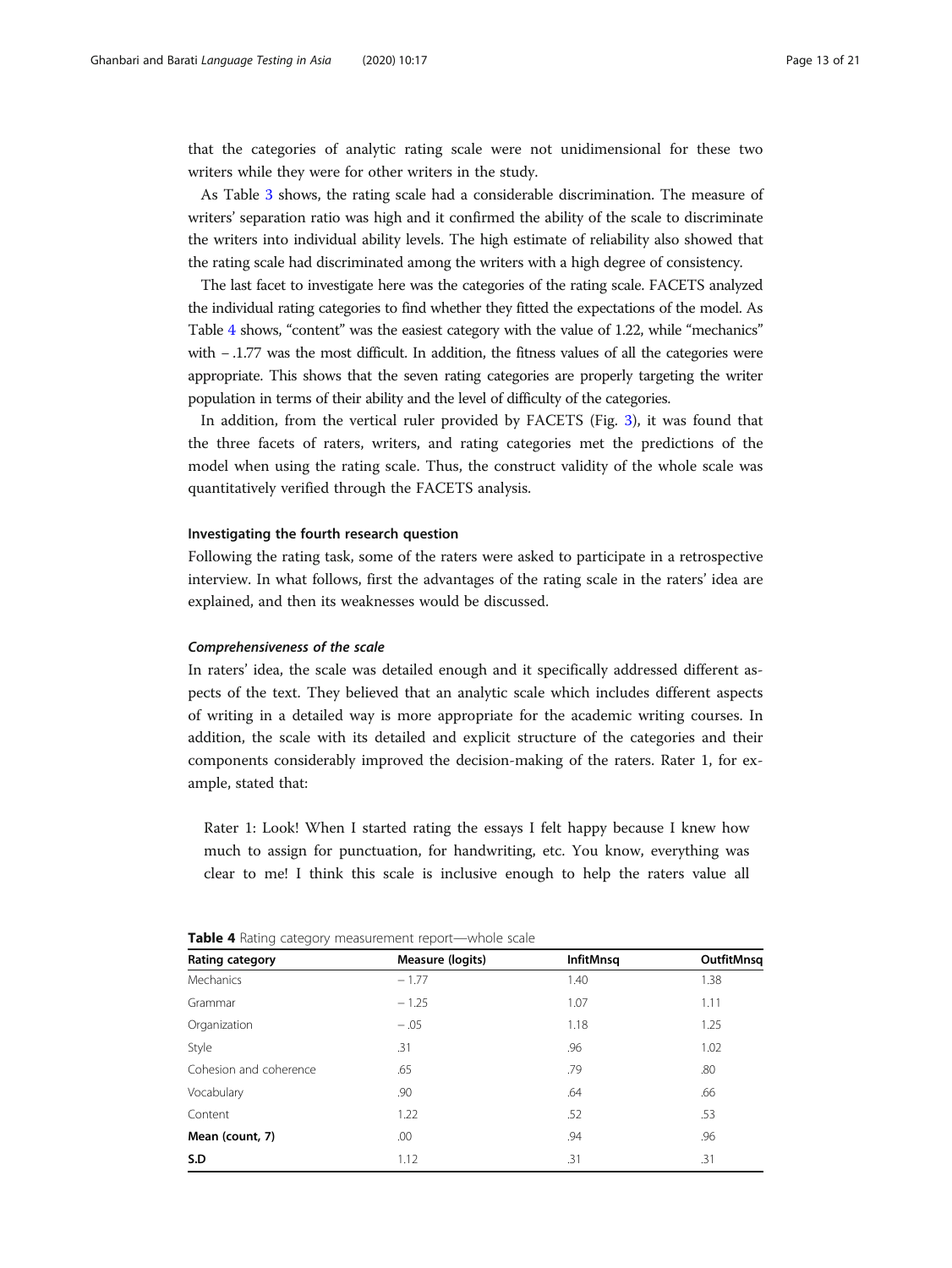<span id="page-13-0"></span>

components of writing, so it reduces the biases of the raters especially in academic contexts where students compete a lot for scores!

As another example, Rater 5 believed that writing assessment as a multi-faceted task necessitates a detailed rating scale to incorporate different components of the writing; hence, the detailed nature of the developed rating scale was a privilege for this rater.

#### Fair assessment of writing

The raters believed that the scale could promote a fair assessment among the raters. They claimed that by introducing the scale, the assessment of writing would be conducted with a more scientific rigor. Moreover, the raters believed that the scale can enhance accountability in the context and while awareness of the internationally wellknown rating scales is necessary, having a scale that is responsive to the realities of the local context will make the assessment results more valid and hence more sound inferences will be made. Rater 2 posed the issue in this way:

Rater 2: Mostly we do a kind of norm-referencing in assessing different writing texts. We compare the texts a lot which creates a lot of problems for a fair rating. I think through providing a uniform rating procedure the scale provides a trusted frame of reference for our writing assessment in the country.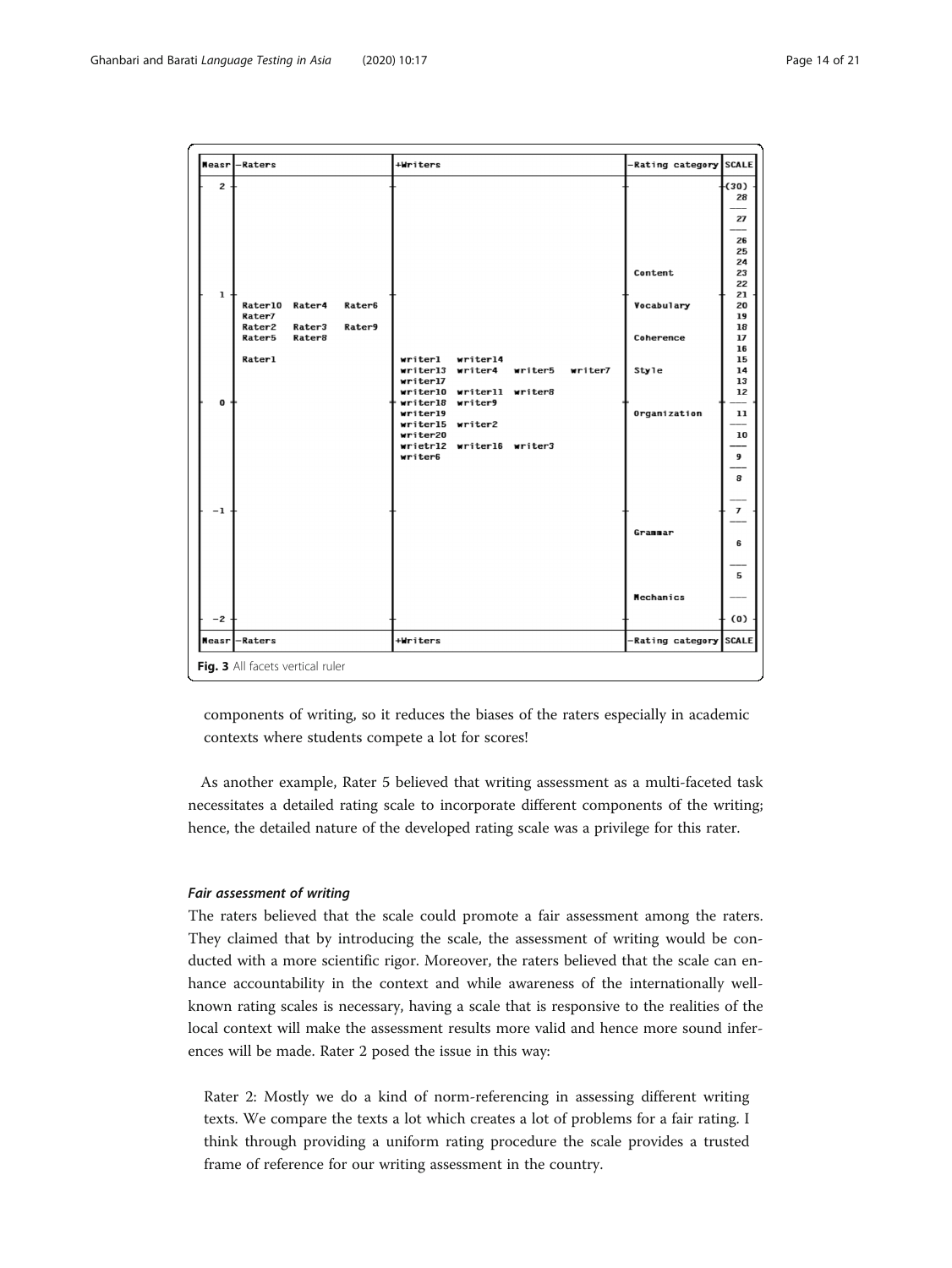#### Time-consuming

Although the raters appreciated the detailed structure of the scale, they believed that it was time-consuming. For example, rater 1 believed that when it comes to actual rating contexts, the task of rating based on the new rating scale would burn out the rater and it affects his/her scoring:

Rater 1: I think some of the categories such as grammar, mechanics or punctuation were too detailed. Don't you think that they should be shortened in a way? You know, for example, it took me about 8 hours to rate 20 texts. Well, here I was interested to know the results of rating with this new scale but what about a final exam condition when you have about 50 essays to rate! If you want to rate with this scale, those essays which come first or last might be overestimated or underestimated. I mean when you come to final essays you may get tired and lose patience to rate each of the essays with care!

#### Ambiguity of the components and their weighting

Majority of the raters believed that the wording and the weighing of some categories and their components were vague. They suggested that some of the components should be deleted, some should be rephrased and some should be merged together. Some of the raters pointed to some inconsistencies in the language of the scale. For example, rater 4 commented that the inconsistency in the wording of some components would hurdle the easy implementation of the scale. She claimed that, "'contraction' in 'grammar' and 'awkward structure' in 'style' were two components that were not consistent in their language with the other components of the scale which might create problems for the implementation of the scale."

Moreover, the raters disagreed with the weights of some categories and their components. They believed that the scale in its current weighing structure is not appropriate for different levels of writing proficiency. Rater 5, for example, believed that the particular weighing structure of the scale could impose a specific view of the writing in which mechanical aspects of writing are prioritized and hence it was only suitable the lower-proficiency learners.

Rater 5: Weighting of the categories is in a way that it ignores different proficiency levels of the students. For example, if a rater wants to put more emphasis on content, the scale does not allow him/her.

#### Introducing the validated rating scale

Upon the modification of the scale after the validation phase, the new scale was developed. The scale with changes in the categories, components, and their associated weights was suggested for assessing academic writing in the Iranian EFL context (Appendix).

### **Discussion**

In this study, results of FACETS analysis showed that there was strong harmony between the ratings assigned and the expectations of the model. The measurement reports for the raters, essays, and scale categories showed that there were few instances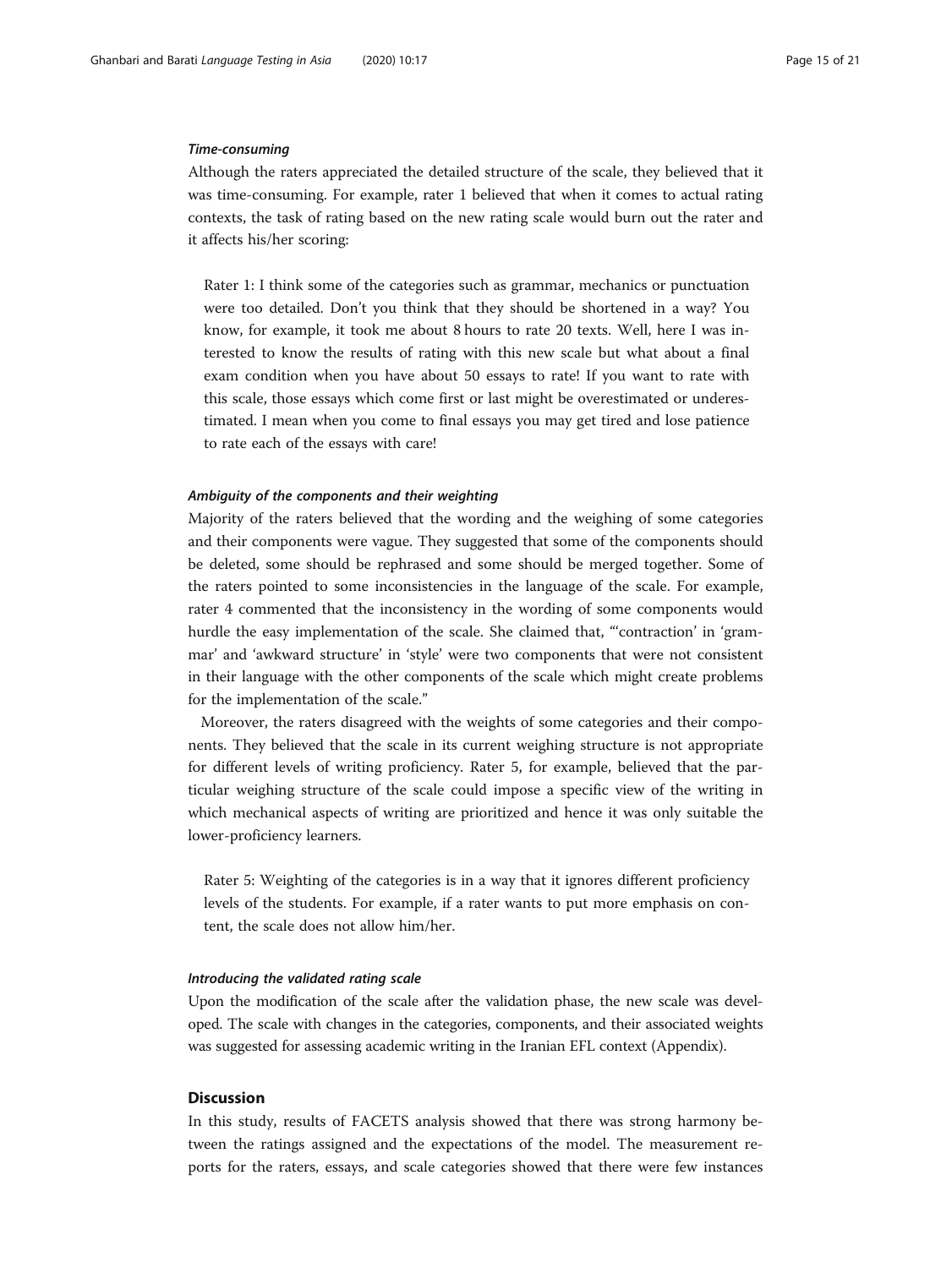of misfit for each facet. This indicated that the newly developed scale was received well by the raters. The analysis of the results showed that the ratings were aligned with the structure of the scale. All of the categories were rated and the scale measurement report showed that content had the lowest score while mechanics had the highest total score. This is because the raters found their internalized criteria matched the ones in the scale. In addition to the probable effect of the training manual on their scoring, the components of the scale categories in the new scale were quite relevant to the writing courses they taught. They rated essays they had often read and were experienced with. In addition, the empirical data-driven nature of the scale that had used the raters' own criteria in developing the scale significantly affected the function of the scale among the raters.

Moreover, the raters' over-emphasis on mechanical and surface aspects of the texts along with ignoring aspects such as organization and content reflected the fact that the Iranian EFL raters had a limited conception of the writing construct which seriously calls for having consistent rater training programs in the context.

In addition to validity, FACETS analysis in this study showed high estimates of reliability for the newly developed scale. Rater separation ratio which measures the difference between the harshest and the most lenient rater was found to be appropriately low for the scale. The second estimate of reliability provided by FACETS was the rater point biserial correlation. This aspect of reliability measured the correlation between single rater and the rest of raters. It was found that almost all the raters had similarly scored the essays using the new scale. According to Knoch [\(2007a](#page-19-0)), a high point biserial correlation results in higher candidate discrimination and it is required as a necessary condition for a valid rating scale. The third estimate of reliability provided by FACETS in this study was the percentage of exact agreement. In this study, it was found that the percentage of exact agreement was mostly high and in many cases it exceeded the expectations of the FACETS. Finally, as the last piece of reliability evidence, the fit statistics which showed the degree of variations (high or low) in the ratings could provide evidence for the reliability of the scale and subscales. In this study, the percentage of the raters to rate with too high or too low variation which might result in high or low infit mean squares was very low. There might be two reasons for this pattern. One might be the way the raters reacted to the components of the scale. If the components be vague to them and do not offer sufficient information for the raters to make a choice, it is possible that they choose a play-it-safe method and tend to the scores in the inner of the scale and avoid the outer scores. In this situation, ratings come together and this conservative scoring would create low infit mean squares. In this study, this reason cannot be ignored. Post-hoc interviews with the raters showed that they struggled with some score values and therefore they tended towards the mean of the scale or subscales. Possibly, lack of band levels with the associated scoring for the components in the scale had created difficulties for the raters to make a decision.

The other reason for the raters' consistent ratings might be their familiarity with the categories and their components. In fact, except some of the components, the raters could understand the categories and their constituting components. Training manual also was an aid in the scoring process for them. More importantly, the special development procedure of the rating scale in this study contributed to the ease of scoring among the raters. In other words, since rating criteria were directly derived from the actual rating practice of the raters in the study, they could easily understand the nature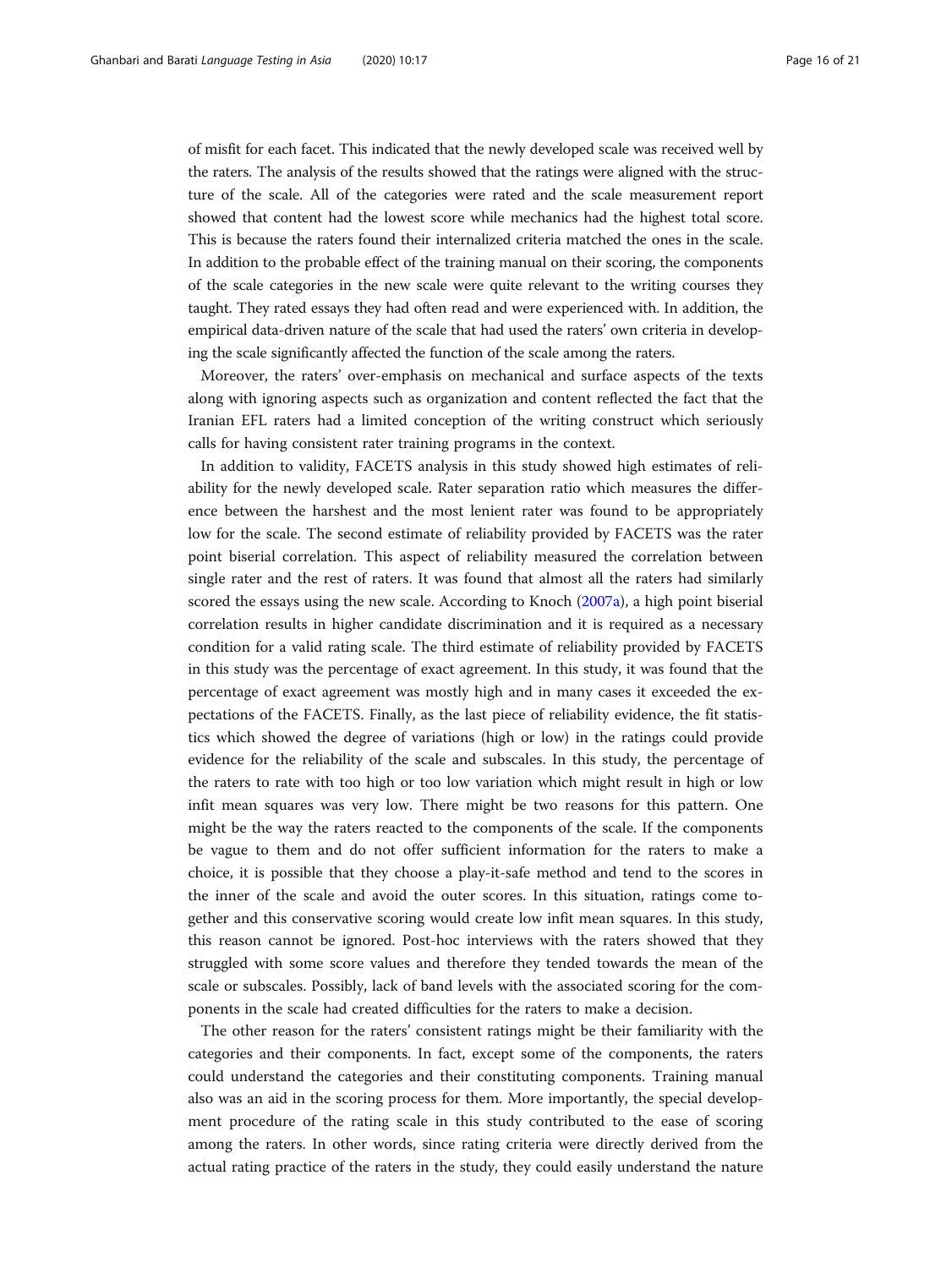of the categories and their components in the scale. Therefore, the variability in the raters' performance caused by different interpretations of the rating criteria considerably reduced, and therefore, it caused the consistent performance of the raters.

Despite the appealing statistical evidence provided by FACETS, the results of the interviews indicated to some aspects that might pose a threat to the validity of the scale. Although the interviewees appreciated the scale as an attempt for more objectivity in writing assessment in the Iranian context, they believed that the scale was too long. Some of the raters even claimed that the length of the scale caused them to do a holistic rating. In other words, despite the analytic nature of the scale that had put seven categories along with the components, they rated based on their impression of texts. In a usual analytic scoring, the raters are supposed to read the text for each aspect and then assign a score at the appropriate level. Instead of having levels and band scores for each level, the scale in this study had a number of components for each category. This detailed profile of components for each category was boring for many of the raters and although they had rated all the components within their specified weighting boundaries, it increased the possibility of halo effect. Hence, their performance on some categories should be interpreted with caution. This scale-related factor was made more distinct when studying the individual categories in the scale. Overall, the raters were positive about the new scale.

Present study used concurrent verbal protocols to develop the rating scale. Although some have questioned the validity of the TAPs with regard the reactivity and veridicality threats (e.g., Barkaoui, [2011;](#page-18-0) Stratman & Hamp-Lyons, [1994\)](#page-20-0), the results on the validation of the scale showed that it had homogenized the scoring of the raters. In addition, analysis of the post-rating interviews showed that the raters considered the scale to be comprehensive and they could easily understand the components of the scale. Therefore, the present study advocated the validity of TAPs to obtain the L2 writing process data. Moreover, results of the present study provided further evidence that concurrent verbal protocols caused no noticeable interference in the L2 writing processes (Yang, Hu, & Zhang, [2014\)](#page-20-0).

#### Conclusions and implications

In sum, findings of the study re-emphasized the significant role of rating scale in the writing assessment. The study also showed that there is a pressing need for rater training courses in the country. The over-emphasis on mechanical and surface aspects of writing by the raters showed that they had a limited conception of the writing construct. The weighting structure of the first draft of the scale was in a way that it addressed the superficial aspects of writing and those criteria such as organization or style which are important at more advanced levels of writing ability were not attended enough. Therefore, in order to modify the raters' practice, having rater training courses seems necessary in the context.

The current study has also a number of theoretical and pedagogical implications for the EFL writing assessment. The first theoretical implication of this study is its contribution to EFL rating scale development literature. Studies on EFL rating scale development mostly have used questionnaire surveys (Nimehchisalem & Mukundan, [2011](#page-19-0); Sasaki & Hirose, [1999\)](#page-20-0) or reviews of available literature (Nakatsuhara, [2007](#page-19-0)). In this study, criteria for developing the rating scale were directly obtained from the raters in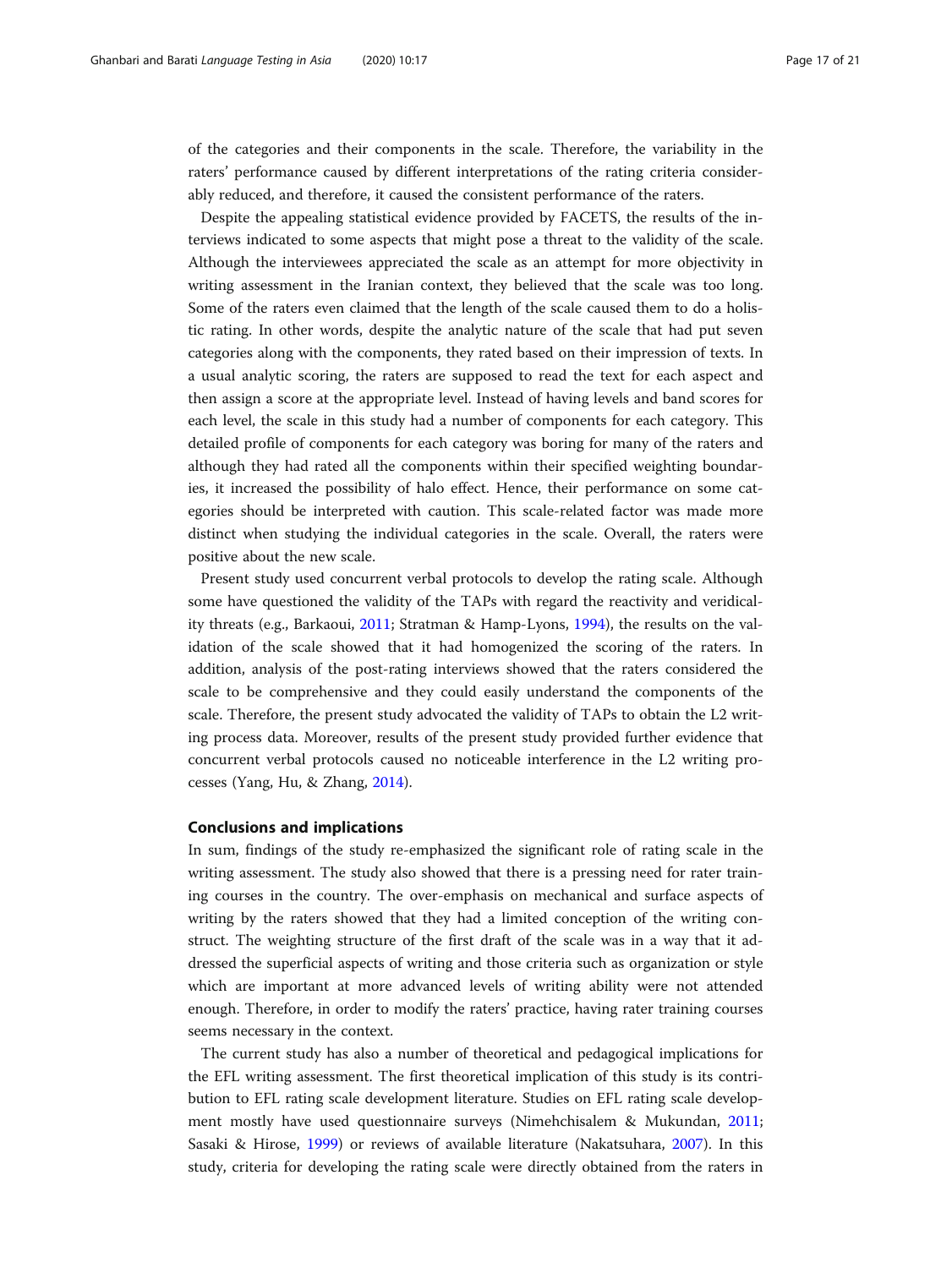the think-aloud sessions. The procedural innovation of the study caused the developed rating scale to have a robust empirical basis which in turn facilitated the rating task since the raters feel more attached with a scale developed based on their own criteria.

The next theoretical contribution of the current study is the weighting structure of the scale. In spite of the equal-weighting structure of the rating scales in the literature, the present study showed that a flexible weighting scheme gives the authority to the raters to manipulate the weighting based on the particular context of assessment. Although this requires a degree of rater ability, it would provide a fair assessment for different groups of the students in diverse assessment contexts.

Another contribution of the study is proposing a more-detailed analytic rating scale. Knoch ([2007a\)](#page-19-0) suggested that although holistic and analytic rating scales have been described as being distinct from each other, it was necessary to distinguish two types of less detailed, a priori developed and more detailed, empirically developed analytic scale. Therefore, the analytic scale developed in this study can be considered as an attempt for more analyticity in the analytic rating scale development procedure.

The present study also contributed to the EFL performance assessment models and models of rater decision-making processes. Since most of the performance assessment models (Fulcher, [2003;](#page-19-0) McNamara, [1996;](#page-19-0) Skehan, [1998](#page-20-0)) were conceived in the ESL oral performance context and when needed were adapted to EFL writing assessment contexts, the rating scale developed in this study indicated to some idiosyncratic aspects of EFL context. In addition, as the raters' cognition was the basis of scale development in this study, it acted as a verification check over the studies that have investigated the EFL raters' decision-making processes (e.g., Ostovar & Hajmalek, [2010\)](#page-19-0).

There were also some limitations in doing the present study. Since validation was a major goal of the present study, using FACETS (Linacre, [2010\)](#page-19-0) to validate the new scale was to adopt a limited definition of validity. In fact, the narrow view of validity presented here falls short of Messick's definition of validity [\(1989](#page-19-0)) which considers the empirical and theoretical rationales that support the adequacy and appropriateness of inferences and actions based on the test scores. Enlarging the scope of validation would be a significant improvement on the rating scale developed in the present study.

In addition, despite the country-wide scope of the study, it was conducted with a limited number of raters, i.e., 30 raters. The categories emerged out of think-aloud protocols and the following scale developed would be further refined with a larger sample of the raters in future studies. Also, due to providing rich data on the mental processes of the participants, TAPs was a major data collection instrument in the study. In addition, some of the raters were not well-oriented with the procedure. Although the researcher provided them with a training manual prior to data collection, it might be that the raters' mental processes were not completely represented in their verbalized thoughts. Having some retrospective measures following think-aloud sessions would supplement the results obtained from the verbal protocols and reduce the veridicality threat (Barkaoui, [2011\)](#page-18-0).

In this study, only argumentative genre as the most common genre in the academic context (Plakan, [2009](#page-20-0)) was selected. Broadening the scope of study to include other genres would provide a more comprehensive view on the range of features involved in the final developed scale. Although the concern of the study was to develop a scale that assesses the writing performance of the writers, the salient aspects of performance such as fluency, accuracy, and complexity were missing in the developed scale. Future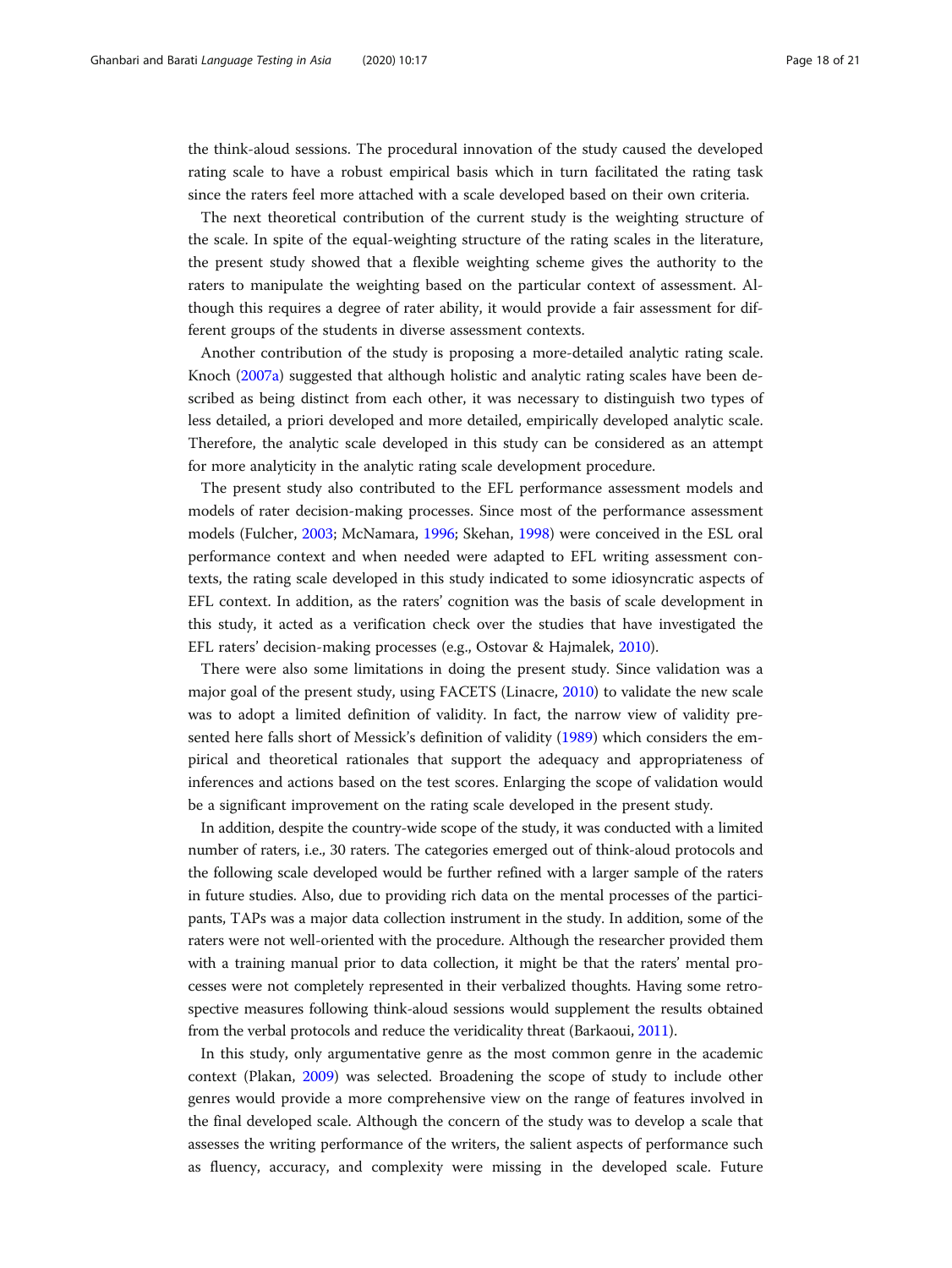<span id="page-18-0"></span>studies should attempt to incorporate the three aspects in the scale. A further area of research can be the involvement of the student writers in the scale development process along with the raters. That is student writers can be asked for the rating criteria that they think they should be assessed on. The incorporation of the students' voices as important stake-holders would increase the fairness of writing assessment. Also, a detailed analysis of the rating behaviors of the raters using the scale developed in this study would show the extent the scale works in practice and also would add to the construct validity of the scale.

#### Supplementary information

Supplementary information accompanies this paper at <https://doi.org/10.1186/s40468-020-00112-3>.

Additional file 1: Questionnaire used in the first phase of the study

Additional file 2:. Sample coding of TAPs in the development phase of the study

Additional file 3:. FACETS Results for the seven categories of the scale

#### **Abbreviations**

EFL: English as a foreign language; EBB: Empirically derived binary choice, boundary definition; TAPs: Think-aloud protocols; TEFL: Teaching English as a foreign language; ADEC: Analytic dichotomous evaluation checklist; MELAB: Michigan English Language Assessment Battery; MI: Maturity index; MFRM: Multi-Faceted Rasch Measurement; MC: Measure of cohesion

#### Acknowledgements

The authors wish to thank all thirty Iranian raters who kindly participated in the first and second phases of the study. Additionally, the authors acknowledge the help of ten raters who accepted to participate in the validation phase of the study.

#### Authors' contributions

Nasim Ghanbari was involved in the data collection and analysis. Dr. Hossein Barati participated in the write-up stage. He also organized different parts of the study. The authors read and approved the final manuscript.

#### Authors' information

Nasim Ghanbari holds a PhD in ELT (English Language Teaching). Currently, she works as an assistant professor in the English Language and Literature Department of Persian Gulf University in Bushehr, Iran. Her areas of interest include language assessment, writing assessment, and second language acquisition.

Dr. Hossein Barati is an associate professor of ELT in the English Department of University of Isfahan, Iran. His areas of interest include language assessment, second language acquisition, and EFL/ESL reading.

#### Funding

Not applicable: there are no sources of funding for the research study

#### Availability of data and materials

The data supporting this study is shared as an attachment.

#### Competing interests

The authors declare that they have no competing interests.

#### Author details

<sup>1</sup>English Language and Literature Department, Faculty of Literature and Humanities, Persian Gulf University, Bushehr 75169, Iran. <sup>2</sup> Faculty of Foreign Languages, University of Isfahan, Isfahan, Iran.

#### Received: 21 June 2020 Accepted: 15 September 2020 Published online: 11 November 2020

#### References

Ahmadi-Shirazi, M. (2008). Towards more objectivity in writing assessment Unpublished PhD dissertation. University of Tehran, Iran.

Alderson, C. (2005). Diagnosing foreign language proficiency. The interface between learning and assessment. London: Continuum.

Bachman, L., Lynch, B., & Mason, M. (1995). Investigating variability in tasks and rater judgements in a performance test of foreign language speaking. Language Testing, 12(2), 238–257.

Banerjee, J., Yan, X., Chapman, M., & Elliott, H. (2015). Keeping up with the times: Revising and refreshing a rating scale. Assessing Writing, 26, 5–19.

Barkaoui, K. (2011). Think-aloud protocols in research on essay rating: An empirical study of their veridicality and reactivity. Journal of Language Testing, 28(1), 51–75.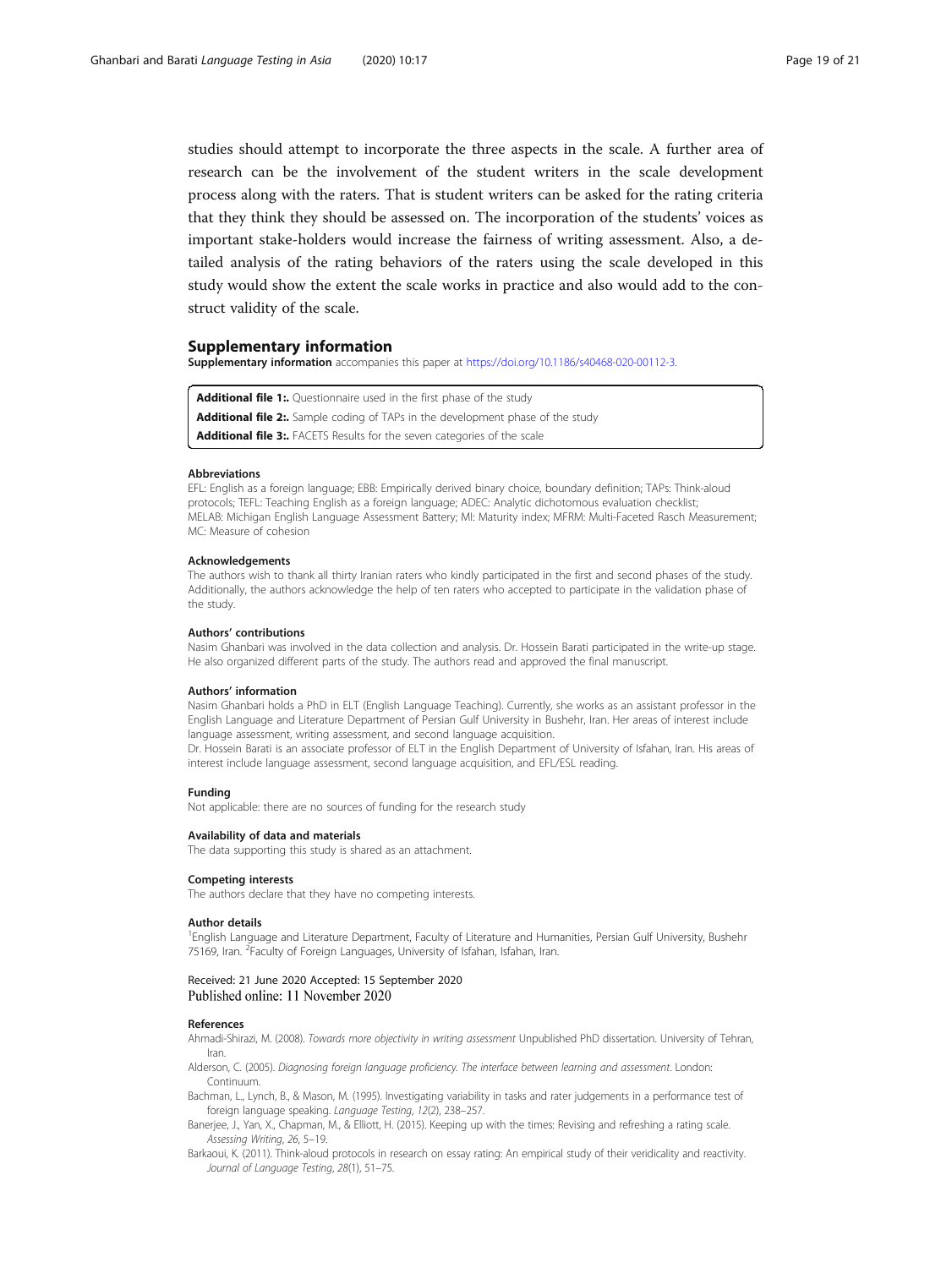<span id="page-19-0"></span>Bateni, M. (1998). Computer-assisted proposition-based measure for EFL writing tasks Unpublished MA thesis, Iran University of Science and Technology, Iran.

Boettger, R. K. (2010). Rubric use in technical communication: Exploring the process of creating valid and reliable assessment tools. IEEE Transactions on Professional Communication, 53(1), 4–17.

Brindley, G. (1998). Describing language development? Rating scales and second language acquisition. In L. F. Bachman, & A. D. Cohen (Eds.), Interfaces between SLA and language testing research, (pp. 112–114). Cambridge: Cambridge University Press.

Campbell, A. (2005). Application of ICT and rubrics to the assessment process where professional judgement is involved: The features of an e-marking tool. Assessment & Evaluation in Higher Education, 30(5), 529–537.

Chan, S., Inoue, C., & Taylor, L. (2015) Developing rubrics to assess the reading-into-writing skills: A case study. Assessing Writing, 26, 20-37

Crusan, D. (2010). Assessment in the second language writing classroom. Ann Arbor: The University of Michigan Press. Crusan, D. (2015). Dance, ten; looks, three: Why rubrics matter. Assessing Writing, 26, 1–4.

Dempsey, M. S., PytlikZillig, L. M., & Bruning, R. H. (2009). Helping preservice teachers learn to assess writing: Practice and feedback in a web-based environment. Assessing Writing, 14(1), 38–61. [https://doi.org/10.1016/j.asw.2008.12.003.](https://doi.org/10.1016/j.asw.2008.12.003)

Ducasse, A. M. (2009). Raters as scale makers for an L2 Spanish speaking test: Using paired test discourse to develop a rating scale for communicative interaction. In A. Brown, & K. Hill (Eds.), Task and criteria in performance assessment: Proceedings of the  $28^{th}$  language testing research colloquium, (pp. 1–22). New York: Peter Lang.

Dunbar, N. E., Brooks, C. F., & Kubicka-Miller, T. (2006). Oral communication skills in higher education: Using a performancebased evaluation rubric to assess communication skills. Innovative Higher Education, 31(2), 115–128.

Ewert, D., Shin, S.J. (2015) Examining instructors' conceptualizations and challenges in designing a data-driven rating scale for a reading-to-write task. Assessing Writing 26, 38-50

Farzanehnejad, A. R. (1992). A new objective measure for calculating EFL writing tasks Unpublished MA thesis, University of Tehran, Iran.

Fulcher, G. (1987). Tests of oral performance: The need for data-based criteria. ELT Journal, 41(4), 287–291.

Fulcher, G. (1996). Does thick description lead to smart tests? A data-based approach to rating scale construction. Language Testing, 13(2), 208–238.

Fulcher, G. (2003). Testing second language speaking. London: Pearson Longman. Fulcher, G., Davidson, F., & Kemp, J. (2011). Effective rating scale development for speaking test: Performance decision trees.

Language Testing, 28(1), 5–29. Green, A. (1998). Verbal protocol analysis in language testing research. In M. Milanovic (Ed.), Studies in language testing 5. Cambridge: UCLES.

Hamp-Lyons, L. (1991). Reconstructing "academic writing proficiency". In L. Hamp-Lyons (Ed.), Assessing second language writing in academic contexts, (pp. 127–154). Norwood: Ablex.

Hamp-Lyons, L. (1995). Rating nonnative writing: The trouble with holistic scoring. TESOL Quarterly, 29, 759–762.

Huot, B. (1990). The literature of direct writing assessment: Major concerns and prevailing trends. Review of Educational Research, 60, 237–263.

Jacobs, H. L., Zinkgraf, S.A., Wormouth, D.R., Hartfiel, V. F. and Hughey, J. B. (1981). Testing ESL composition: a practical approach. Rowely, MA: Newbury House.

Janssen, G., Meier, V., & Trace, J. (2015). Building a better rubric: Mixed methods rubric revision. Assessing Writing, 26, 51–66. Jung, Y., Crossley, S., & McNamara, D. (2019). Predicting second language writing proficiency in learner texts using computational tools. Journal of Asia TEFL, 16(1), 37–52.

Khatib, M., & Mirzaii, M. (2016). Developing an analytic scale for scoring EFL descriptive writing. Journal of English Language Teaching and Learning, 17, 49–73.

Knoch, U. (2007a). Diagnostic writing assessment: The development and validation of a rating scale PhD dissertation, University of Auckland. Retrieved from: [http://researchspace.auckland.ac.nzResearchSpace@Auckland](http://www.google.com/url?sa=t&rct=j&q=&esrc=s&source=web&cd=1&ved=0CE8QFjAA&url=http%3A%2F%2Fciteseerx.ist.psu.edu%2Fviewdoc%2Fdownload%3Fdoi%3D10.1.1.130.238%26rep%3Drep1%26type%3Dpdf&ei=FHTXT5ygKsKj4gSHvenIAw&usg=AFQjCNEX5DwDKAcQl3gpK18Sn8sKMQhGyQ&sig2=o7nJogJvO5uA31x9kAawBw).

Knoch, U. (2007b). Little coherence, considerable strain for reader: A comparison between two rating scales for the assessment of coherence. Assessing Writing, 12, 108–128.

Knoch, U. (2009). Diagnostic assessment of writing: A comparison of two rating scales. Language Testing, 26(2), 275-304.

Knoch, U. (2011). Rating scales for diagnostic assessment of writing: What should they look like and where should the criteria come from? Assessing Writing, 16(2), 81–96.

Lim, G. S. (2012). Developing and validating a mark scheme for writing. Cambridge ESOL: Research Notes, 49, 6-9.

Linacre, J. M. (2010). A user's guide to FACETS: Rasch measurement computer program Program manual 3.67.1. Retrieved from [www.winsteps.com](http://www.winsteps.com).

Lukácsi, Z. (2020). Developing a level-specific checklist for assessing EFL writing. Language Testing. [https://doi.org/10.1177/](https://doi.org/10.1177/0265532220916703) [0265532220916703](https://doi.org/10.1177/0265532220916703).

Maftoon, P., & Akef, K. (2010). Developing rating scale descriptors for assessing the stages of writing process: The constructs underlying students' writing performances. Journal of Language and Translation, 1(1), 1-17.

McNamara, T. (1996). Measuring second language performance. Harlow: Longman.

McNamara, T. (2002). Discourse and assessment. Annual Review of Applied Linguistics, 22, 221–242.

Messick, S. (1989). Validity. In R. L. Linn (Ed.), Educational measurement, (3rd ed., ). New York: Macmillan.

Nakatsuhara, F. (2007). Developing a rating scale to assess English speaking skills of Japanese upper-secondary students. Essex Graduate Student Papers in Language & Linguistics, 9, 83–103.

Nimehchisalem, V., & Mukundan, J. (2011). Determining the evaluative criteria of an argumentative writing scale. English Language Teaching, 4(1), 58–69.

North, B. (1995). The development of a common framework scale of descriptors of language proficiency based on a theory of measurement. System, 23(4), 445–465.

North, B., & Schneider, G. (1998). Scaling descriptors for language proficiency scales. Language Testing, 15(2), 217–263. Osana, H. P., & Seymour, J. R. (2004). Critical thinking in preservice teachers: A rubric for evaluating argumentation and statistical reasoning. Educational Research and Evaluation, 10(4–6), 473–498.

Ostovar, F., & Hajmalek, M. (2010). Writing assessment: Rating rubrics as a principle of scoring validity Paper presented at the fifth conference on Issues in English Language Teaching in Iran (IELTI-5). University of Tehran, Iran.